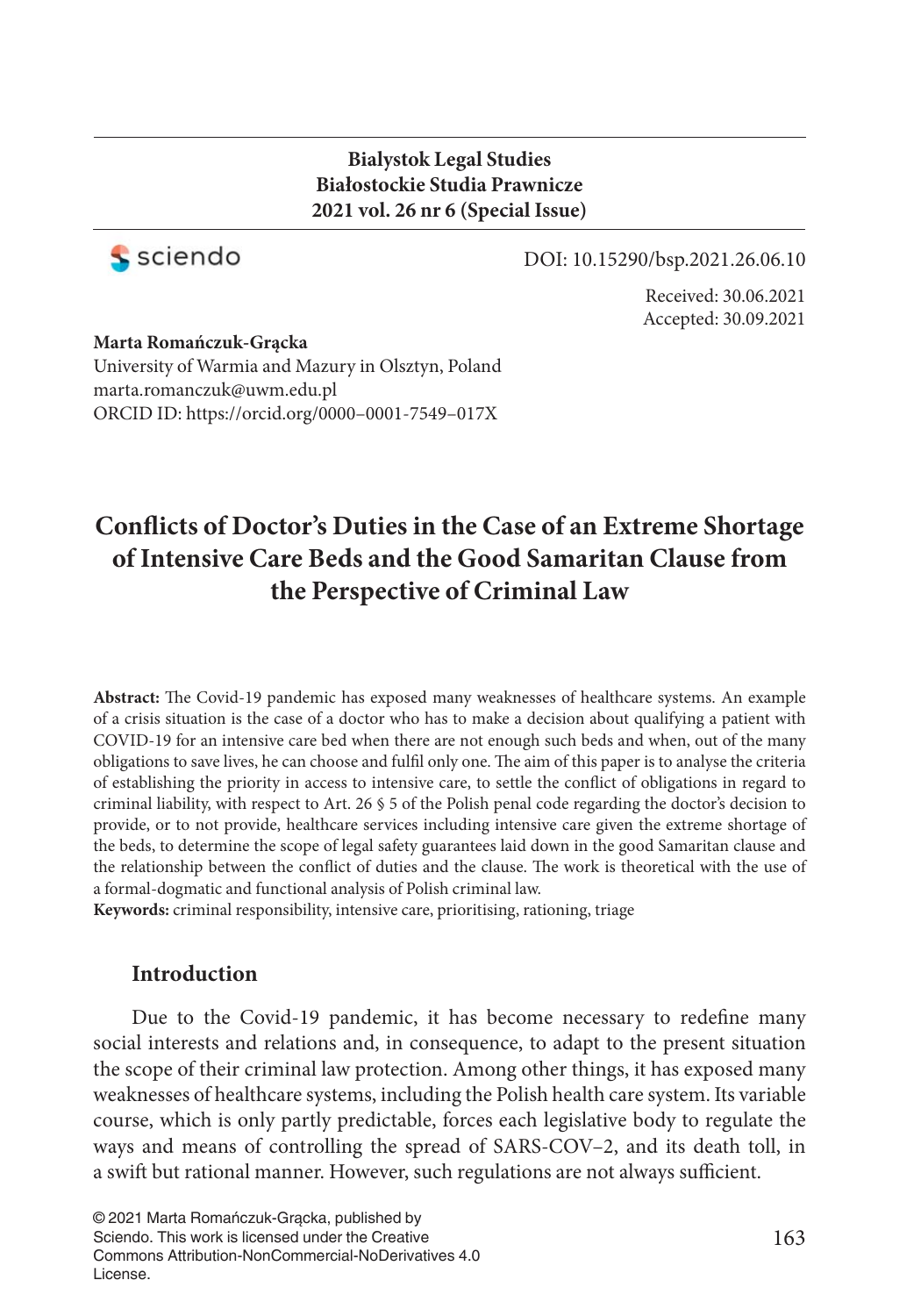#### Marta Romańczuk-Grącka

Healthcare professionals have found themselves at the very centre of the fight against the pandemic, taking personal risks and working at the "Covid wards" with the highest commitment. When discussing the risks, one cannot mean only the potential for catching the infection, as the decisions the doctor takes regarding the patient care can be subject to assessment with regard to criminal law, which exposes the doctor to liability. The care for the patient's life and health is intertwined with the need to keep one's conduct within the limits provided for by the law. A shortage of equipment, including personal protection equipment and – most importantly – medical personnel, creates situations when such boundaries are relatively easily crossed. It is extremely important to guarantee legal safety to people who take decisions on human life and health on a daily basis when it is under constant threat.

Among the drawbacks of the Polish healthcare system, which have become manifest in the current situation, there is the lack of sufficient regulations (laws, standards, guidelines) regarding different areas of healthcare, including public health. Healthcare professionals seem to be concerned about the lack of sufficient guarantees regarding the exclusion of the criminality of an act in the event of a conflict of duties when only one can be fulfilled at a time. Intensive care (IC) is one of the clearly "underregulated" areas of healthcare in Poland.

Examples of crisis situations include desperate doctors in Italy, and Spain, who – faced with an insufficient number of ventilators - had to decide which of the patients would be given a chance to survive. In the face of such experiences, healthcare professionals in Poland demanded from the first months of the pandemic that doctors should be given regulatory support rather than left to themselves and being forced to rely only on their individual "conscience"<sup>1</sup>. In an attempt to meet their expectations, and fearing a similar scenario in Poland, the Polish authorities introduced the "good Samaritan clause", but – for many reasons – it does not provide a full guarantee of the legal safety to healthcare professionals who have to make tough decisions regarding the protection of human life and health.

The absence of a consistent system of regulations justifies an attempt to analyse the existing legislation concerning the doctor's criminal liability if he or she has to take a decision to qualify a COVID-19 patient for intensive care when there are not enough beds and when, out of the many obligations to save lives, a doctor can choose and fulfil only one.

<sup>1</sup> W. Galewicz, O potrzebie sformułowania wytycznych na wypadek dramatycznego niedostatku zasobówratujących życie w polskich oddziałach intensywnej terapii: Wprowadzenie do dyskusji, (in:) Intensywna terapia w warunkach kryzysu, Interdyscyplinarne Centrum Etyki UJ (INCET), "Debata" 2020, DOI: 10.26106/BWDC-A853, p. 2; F.R. Trabucco, The COVID-19 Post-lockdown Italian Scenario from an Eco – Socio – Legal Perspective, "Białostockie Studia Prawnicze" 2020, vol. 25, no. 3, pp. 99–116.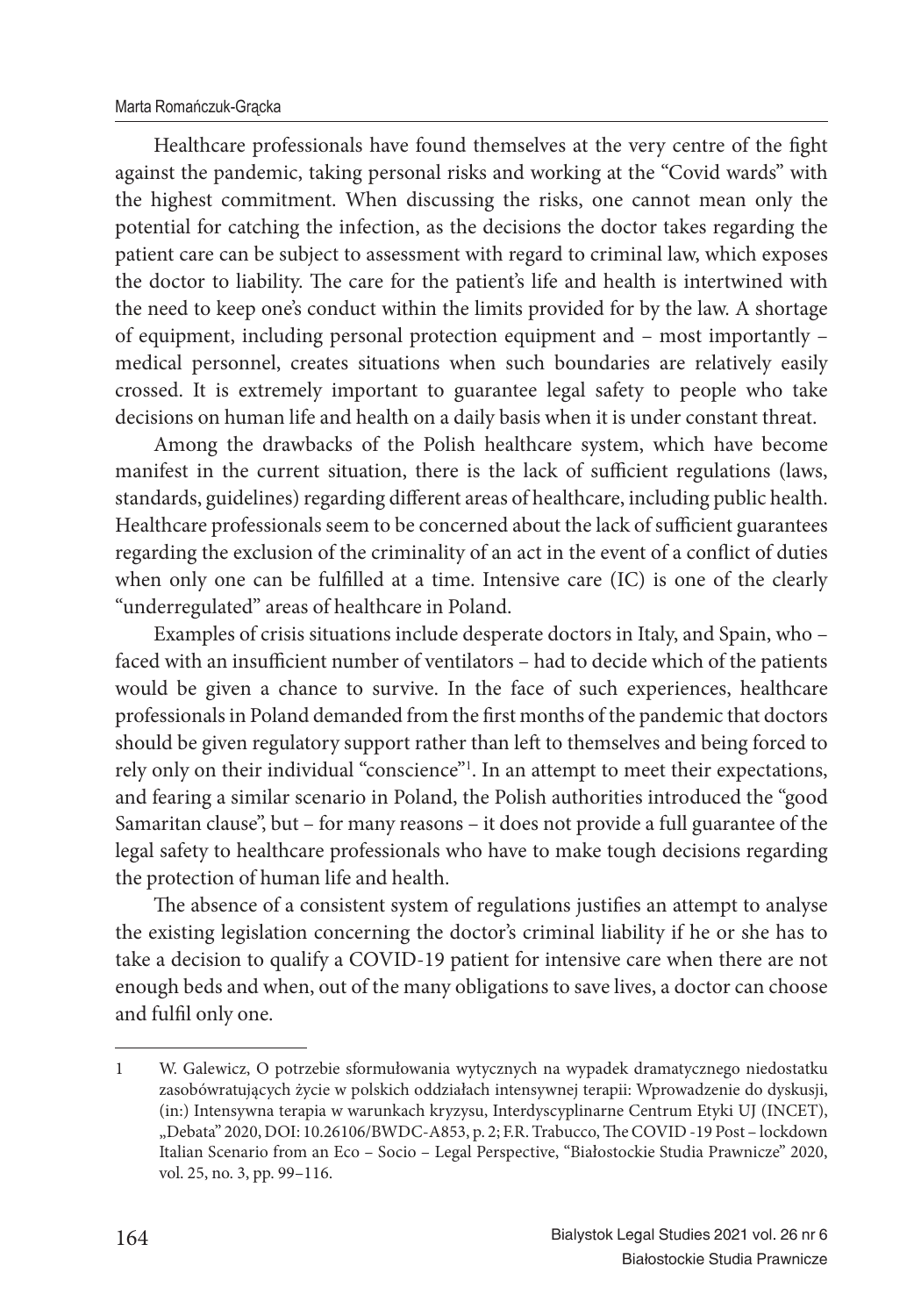The aim of this paper is to analyse the criteria of establishing the priority in access to intensive care, to settle the conflict of obligations in regard to criminal liability, with respect to Art. 26 § 5 of the penal code regarding the doctor's decision to provide or to decline to provide healthcare services including intensive care given the extreme shortage of the beds, to determine the scope of legal safety guarantees laid down in the good Samaritan clause and the relationship between the collision of duties and the clause.

Therefore, the analysis is based on two research problems:

- 1) What are the leading criteria for determining the priority of access to intensive care in the event of an extreme shortage of equipment and medical personnel during an epidemic? and
- 2) Does the Good Samaritan clause replace the general institution of a conflict of duties specified in Art. 26 § 5 of the penal code?

Two hypotheses were formulated for such research problems:

- 1) Only medical criteria may be used to assess the priority in providing a medical service in the above-mentioned situation and
- 2) the Good Samaritan clause cannot replace the general structure of the conflict of duties.

The formal-dogmatic method and the functional method coupled with it (in the integration model) were used in the work<sup>2</sup>. The first was used to reconstruct the norms on the basis of the provisions of applicable law in the field of the conflict of duties and the so-called the Good Samaritan clause, and the second for the legal and ethical assessment of the facts relating to the normalized area of social life, which is the issue of the doctor's criminal liability for failing to provide assistance to the patient in the event of an extreme shortage of intensive care beds.

## **1. Criteria of Establishing Priority of Access to Intensive Care in COVID-19**

The epidemic situation in many countries has necessitated discussions and decisions regarding the priorities and rationing (in the language of economics and bioethics – allocation) of medical technologies. Prioritising denotes establishing the priority in access to resources for specific individuals (groups of individuals), rationing – restriction of access to scarce goods, and allocation – distribution of material resources assigned for specific purposes<sup>3</sup>.

<sup>2</sup> D. van Kędzierski, Metodologia i paradygmat polskich szczegółowych nauk prawnych, "Transformacje Prawa Prywatnego" 2018, no. 3, p. 59.

<sup>3</sup> J. Pawlikowski, Etyczny wymiar decyzji priorytetyzacyjnych i alokacyjnych dotyczących stosowania zaawansowanych technologii medycznych w kontekście pandemii COVID-19,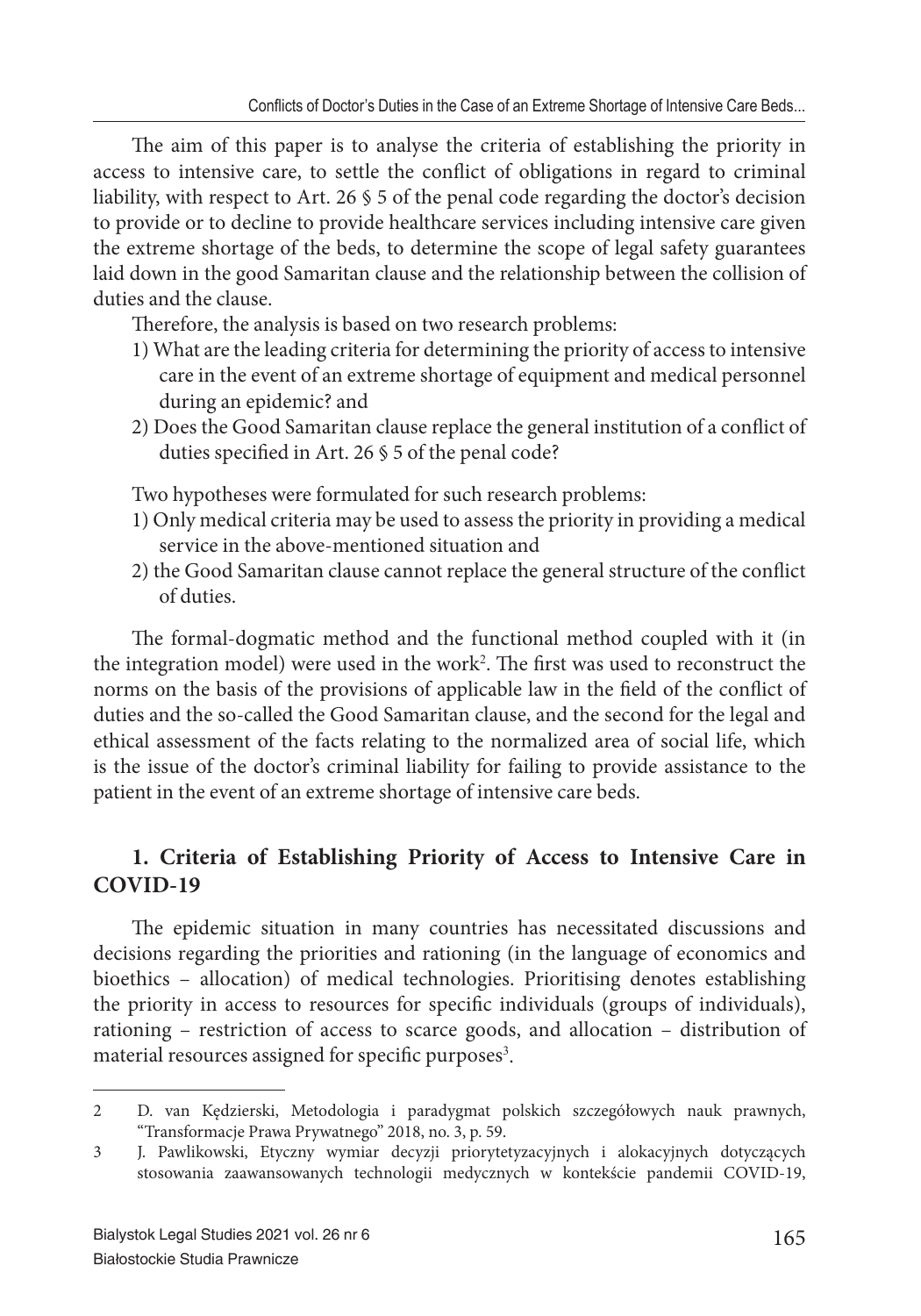All activities associated with prioritisation and rationing of medical resources is sometimes called "triage". It is a procedure of patient segregation, originating in military medicine, where it was applied in the categorisation of the wounded; it is now conducted in rescue medicine and disaster handling. The pandemic necessitates the segregation of patients with indications for intensive care, in particular for access to mechanical ventilation, *i.e.*, allocation of ventilators. This is often tantamount to the choice between life and death. The egalitarian criteria are replaced by utilitarian criteria in an epidemic situation, as the latter provide an opportunity for a beneficial effect of intensive care<sup>4</sup>, which is controversial, to say the least.

The utilitarian criteria include the patient's age as an isolated factor. Taking a decision based only on the patient's age is tempting, as this criterion does not usually require any special verification, but it is deeply unethical as a manifestation of age discrimination. Indeed, the patient's age also affects their health status, their weaker immune response, comorbidities and the body's regeneration capabilities. Prioritisation based solely on the age criterion without a comprehensive evaluation of the patient's health status should be strongly opposed.

Another utilitarian criterion is one related to the patient's social value<sup>5</sup>, which – unlike the previous criterion – is not associated with the patient's health status. It involves an assessment of the patient's social usability, performing a specific profession or a significant role in the community. It seems contrary to the principles of egalitarianism, although, in a specific situation of a threat to the life of a public, widely respected person, or simply a popular figure, it is difficult to imagine that it would be disregarded. The doctor's motives regarding their individual decision must be taken into consideration, whereas giving this criterion an official form has to be opposed. It is deeply unethical and downright unconstitutional. The application of the aforementioned criterion, due to the fact that it would lead to the objectification of a human being, would not only obviously violate the constitutional principle of equality, but would also, in an unacceptable manner, violate the expressed in Art. 30 of the Basic Law the principle of protection of inalienable and inherent human dignity, prohibition of discrimination under Art. 32 (2), and the order to protect the life of every human being expressed in art. 38 of the Polish Constitution $^6$ .

<sup>&</sup>quot;Medycyna Praktyczna" 2020, no. 4, https://www.mp.pl/etyka/terapia\_chorob/231724,etycznywymiar-w-kontekscie-pandemii-covid-19 (21.06.2021).

<sup>4</sup> A. Kübler, Stanowisko w sprawie racjonowania intensywnej terapii w sytuacji niedoboru zasobów ratujących życie, (in:) Intensywna …, *op. cit*., pp. 9–10.

<sup>5</sup> Report by Semicyuc Los Profesionales del Enfermo Crítico: Recomendationes éticas para la toma de decisionesen la situación excepcional de crisis por pandemia COVID-19 en las unidades de cuidados intensivos, p. 12, www.semicyuc.org (21.06.2021).

<sup>6</sup> Konstytucja Rzeczypospolitej Polskiej z dnia 2 kwietnia 1997 r. (Dz.U. z 1997 r., Nr 78 poz. 483 ze zm.).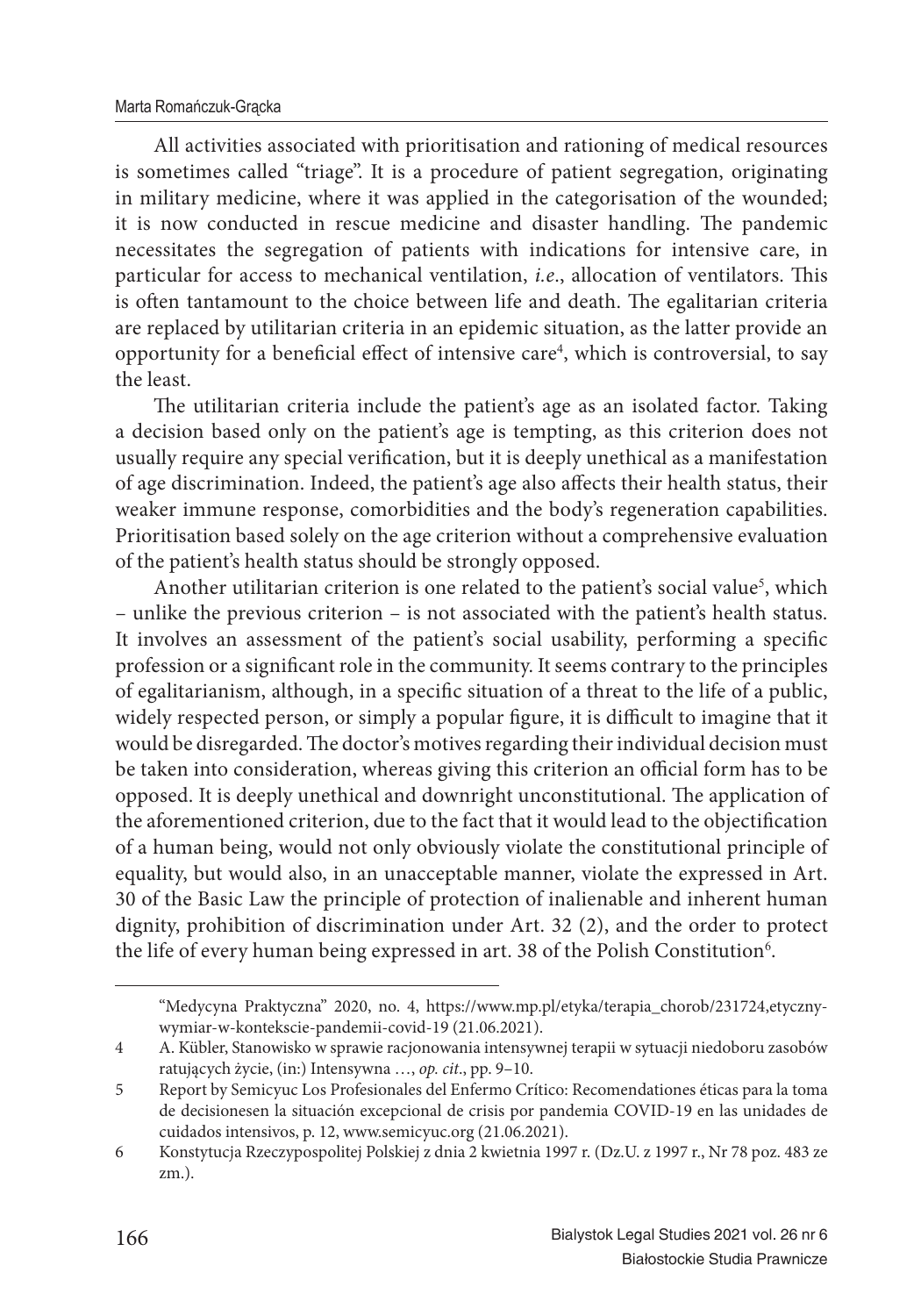However, in an extreme situation, a situation may occur in which the priority in access to a health service should be granted to healthcare professionals, given their insufficient number.

An assessment of the legal and factual situation in Poland leads one to the conclusion that the "first come, first served" rule is a common, although not too ethical, priority criterion. It arises if only from Art. 20 (1) of the Act on health services financed from public funds of 27 August 2004, which states that providing healthcare in hospitals, specialist services in ambulatory healthcare, and in-patient and 24 hour health services other than hospital-based ones are provided on the "first come, first served" basis on the days and at a time when they are provided by the service provider, which has concluded an agreement for healthcare service provision<sup>7</sup>. It is obvious that this criterion favours patients who live close to healthcare facilities, while it discriminates against those who live a long way from hospitals.

According to medical ethics, prioritisation should be based only on medical criteria, *i.e*., those arising from the need to apply a given technology and its predicted positive effects (benefits) for the patient's life and health<sup>8</sup>. Therefore, aid should be given first to those for whom it is necessary to survive, and those with the greatest chances for survival should be selected from among this group. In an epidemic or mass disaster situation, the scope of aid should be minimised so that as many people as possible should be able to use it $^9$ .

When establishing priority in access to intensive care in COVID-19, one can consider only expected short-term benefits for the patient, as the delayed effects of the disease are still unknown. The medical criteria should provide the basis for assessment of the opportunities and benefits and, therefore, in establishing the priorities in access to medical procedures. Adopting the medical criteria as the basis is a burden for doctors, who must make such decisions based on scientific research and clinical studies<sup>10</sup>.

Decisions to refuse mechanical ventilation, or to abandon such treatment, are without doubt the most dramatic as they usually mean the choice between life or

<sup>7</sup> Ustawa z 27.08.2004 r. o świadczeniach opieki zdrowotnej fi nansowanych ze środków publicznych (Dz.U. z 2019 r. poz. 1373 ze zm.).

<sup>8</sup> In the World Medical Association's (WMA) Declaration of Lisbon on the Rights of the Patient (1981), we read: "In circumstances where a choice must be made between potential patients for a particular treatment that is in limited supply, all such patients are entitled to a fair selection procedure for that treatment. That choice must be based on medical criteria and made without discrimination", point 1e, https://www.wma.net/policies-post/wma-declaration-of-lisbon-onthe-rights-of-the-patient (21.06.2021).

<sup>9</sup> K. Marczewski, Rozważania o etyce medycznej czasu wojen i katastrof, (in:) K. Marczewski (ed.), Notatki do ćwiczeń z etyki medycznej, czyli jak i po co odróżniać eutymię od eutanazji, Lublin 2003, pp. 305–310.

<sup>10</sup> P.G. Nowak, Terapia daremna i racjonowanie opieki w dobie kryzysu. Dlaczego niektórych pacjentów należy odłączać od respiratora?, (in:) Intensywna …, *op. cit*., p. 37.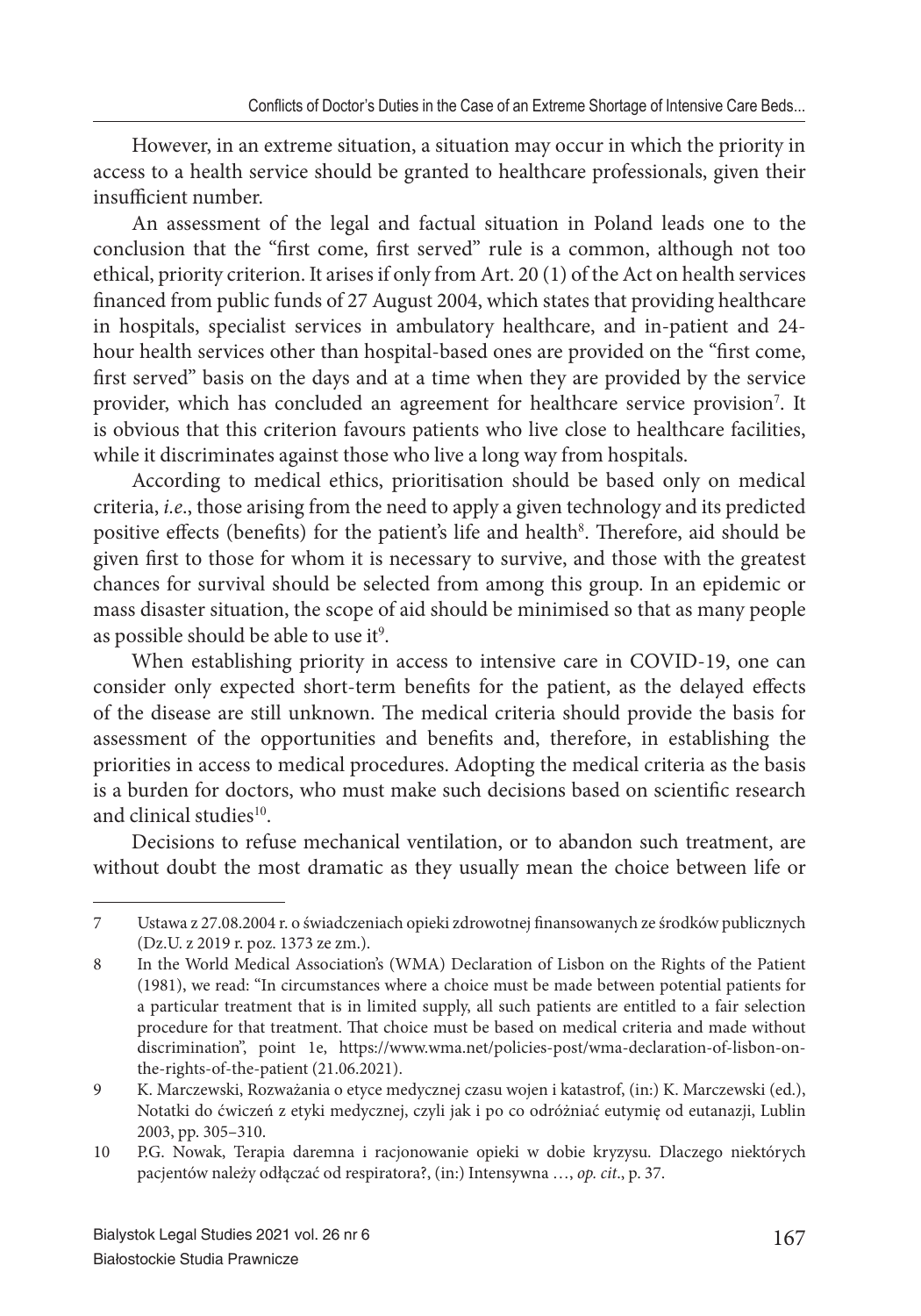death of the patient. At the same time, the decision to initiate the treatment engages the technical resources for several weeks, which excludes their use for the benefit of other patients, and the dynamics of the situation and the size of the population whose lives are threatened require quick decisions. As P.G. Nowak rightly claims, that – psychologically – a decision to refuse treatment is easier than one to discontinue it, which emphasises the importance of the preliminary assessment and the need to develop algorithms with proper procedures $11$ .

Regarding the possibility of taking a decision to disconnect a patient from the ventilator, two positions can be noted in the legal and medical doctrine. According to A. Paprocka-Lipińska, no legal or ethical regulations are in force in Poland which would provide the basis for a decision to disconnect the patient from a ventilator, except when the patient is confirmed to be brain dead<sup>12</sup>. A different opinion is presented by A. Kübler, who claims that withdrawing futile therapy, including therapy with a ventilator, can have "(...) a form of withholding, or not implementing a new treatment, or failure to increase the intensity of the treatment method already applied, or withdrawing the applied treatment"<sup>13</sup>. In another text, the author and coworkers claim that the ventilator treatment was withheld in the case of one patient<sup>14</sup>.

This is the place where the issue of futile therapy should be brought up. It is a therapeutic procedure which brings no benefit to the patient or a situation when the burden far exceeds the progress in therapy – it is a known situation in contemporary medicine. In practice, this term usually applies to life-sustaining treatment. Intensive care is an area where futile therapy is so common because the vital functions of the body are so easily maintained. As a result, maintaining the blood circulation, breathing, or kidney function becomes the purpose in itself, without a defined direction of the therapy in line with the patient's interest. The organ function can be maintained to avoid a confrontation with the family till the end of the doctor's duty time or until someone else takes over the responsibility for the patient, *etc*. This has nothing to do with good clinical practice or with the principles of medical ethics, or with the general ethical principles, *e.g*., arising from Christian ethics. A. Kübler claims that, given the shortage of life-saving resources in intensive care units, futile therapy becomes extremely harmful in that it restricts access to intensive treatment for patients with actual chances for survival dramatically<sup>15</sup>.

<sup>11</sup> *Ibidem,* p. 37.

<sup>12</sup> A. Paprocka-Lipińska, Głos w debacie, (in:) Intensywna …, *op. cit*., p. 13.

<sup>13</sup> A. Kübler, J. Siewiera, G. Durek, K. Kusza, M. Piechota, Z. Szkulmowski, Guidelines Regarding the Ineffective Maintenance of Organ Functions (Futile Therapy) in ICU Patients Incapable of Giving Informed Statements of Will, "Anaesthesiology Intensive Therapy" 2014, no. 46(4), pp. 215–220; (Polish version: "Anestezjologia Intensywna Terapia" 2014, no. 46(4), pp. 229–234.

<sup>14</sup> P.G. Nowak, Terapia …, *op. cit*., p. 36.

<sup>15</sup> A. Kübler, Stanowisko…, *op. cit*., p. 8.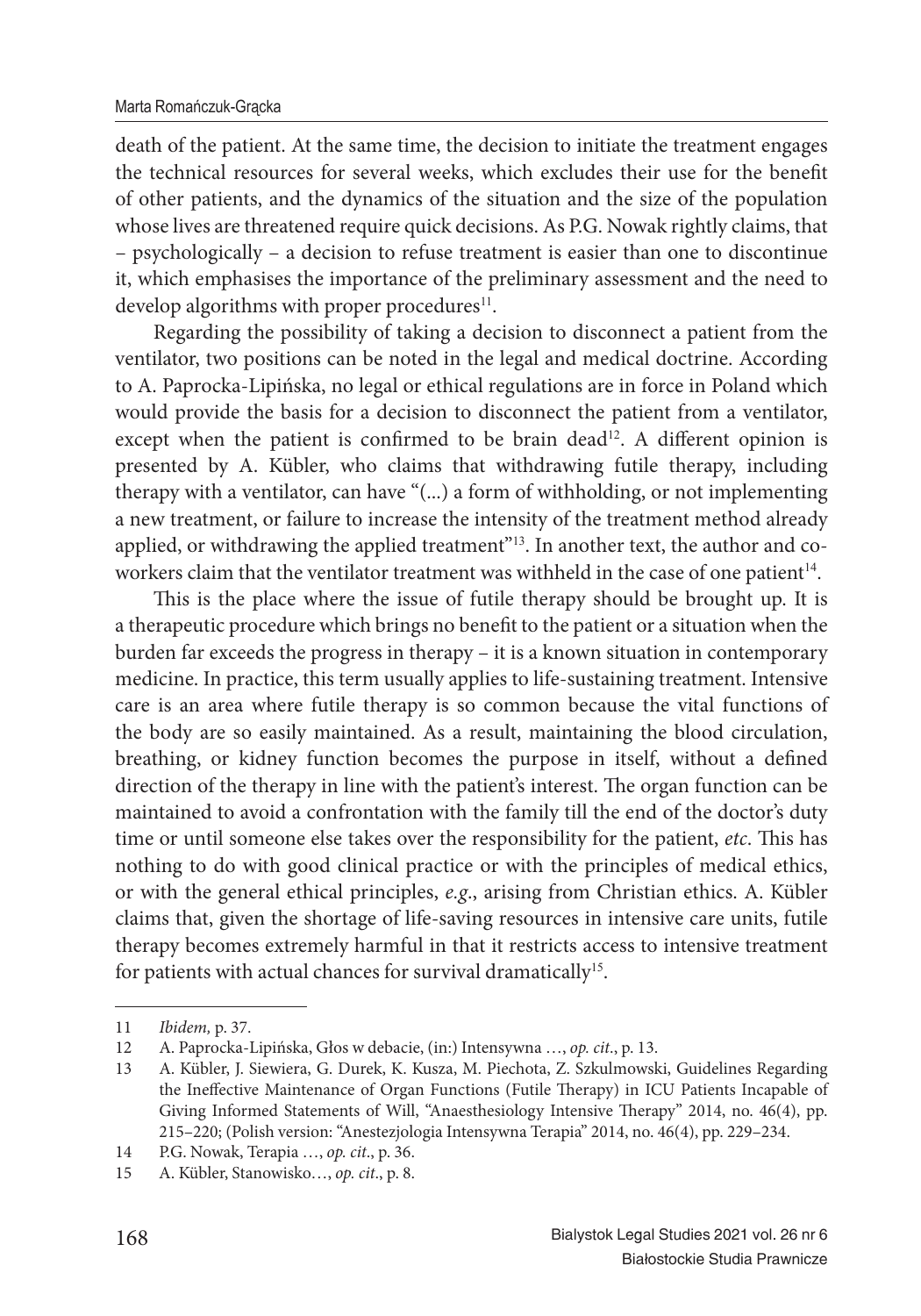The ability to take a decision to withdraw futile therapy and extraordinary measures in terminal states based on an assessment of the therapeutic chances is also provided for by the Medical Ethics Code (Art. 32). It does not release the doctor from the duty to make an effort to provide the patient with humanitarian terminal care and conditions of dignified death or to care about the quality of the last moments of the patient's life (Art. 30)<sup>16</sup>.

It is understandable in the current, exceptional, situation that applying IC, especially mechanical ventilation, can be regarded as an extraordinary measure, from which one can withdraw if it gives no benefits, replacing it with ordinary measures and palliative care. However, treatment at intensive care units (ICUs) in other circumstances, when the shortage of life-saving equipment is not so severe, can be part of the standard of care treatment. These comments also apply to the Extra Corporeal Membrane Oxygenation (ECMO), which should also be regarded as an extraordinary measure due to the novelty of the technology, its cost, limited availability, a small practical experience, and a limited number of personnel skilled in its use $17$ .

Some solutions taken from the Italian, and Spanish guidelines are worth quoting, which provide criteria for using mechanical ventilation and hospitalisation at intensive care units, with three characteristic levels taken into account, such as:

- "micro" level prioritising and rationing as a result of the doctor's individual decision regarding the application of specific medical technologies;
- "meso" level rational allocation during the epidemic as a result of the hospital management's decision to deploy personal protection or specialist equipment between the emergency department, infectious disease ward, intensive care unit, and
- "macro" level referring to the national government's decision to create a network of infectious disease hospitals, subsidising and providing specialist equipment to selected centres, and determination of the population to be tested for the presence of the virus.

These guidelines also took into account important ethical issues concerning the withdrawal of extraordinary measures and futile therapy, respecting the autonomy (the patient and their relatives co-deciding whether the therapy should be continued or abandoned, taking decisions "not to intubate" and the obligation to justify and document them, and to communicate them to the patient and to their relatives), taking decisions jointly and their being open to verification, gradation of advanced

<sup>16</sup> Uchwała Nadzwyczajnego II Krajowego Zjazdu Lekarzy z dnia 14 grudnia 1991 r. w sprawie Kodeksu Etyki Lekarskiej podjęta na podstawie art. 33 pkt 1 w związku z art. 4 ust. 1 pkt 2 ustawy z dnia 17 maja 1989 r. o izbach lekarskich (Dz.U. Nr 30, poz. 158, z 1990 r. Nr 20, poz. 120).

<sup>17</sup> Extracorporeal Life Support Organization (ELSO): Guidance Document: ECMO for COVID-19 patients with severe cardiopulmonary failure, http://elso.org/covid19 (21.06.2021).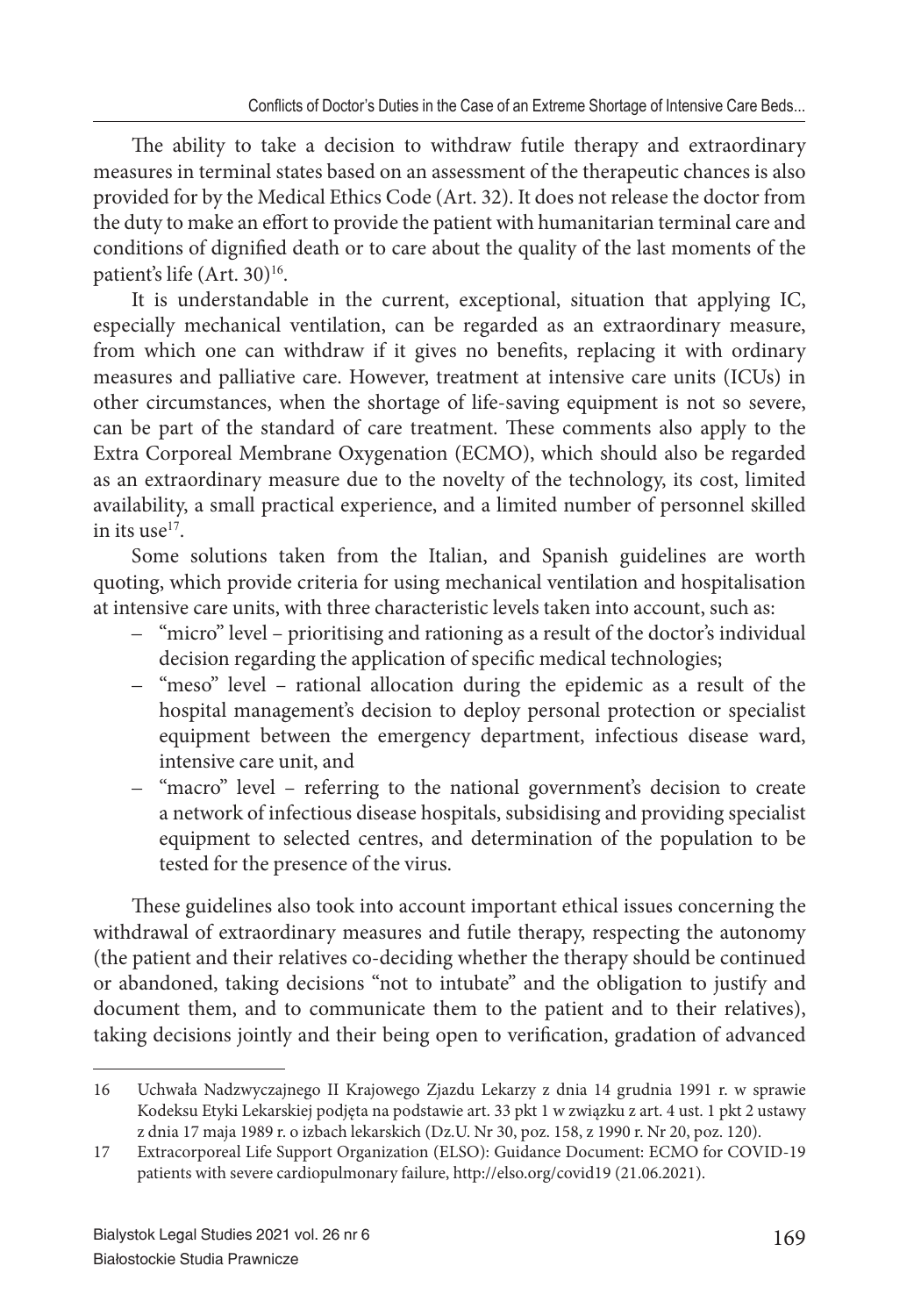medical technologies applied in the ICU, and taking into account the interest of other patients waiting for help (not only those with COVID-19 symptoms, but also those with other diseases requiring immediate intervention, hospitalisation, and intensive care) $18$ .

There are no such detailed recommendations in Poland. It is noteworthy that the difficulty of taking an individual decision by the doctor on the micro-level depends on the way organisational decisions are taken regarding technological and human resources on the meso-level, which, in turn, depend on the government decisions on the macro-level. The widely adopted life-saving procedures and guidelines regarding withdrawing futile therapy in standard situations can be helpful in such decisions to some extent, but they require at least an attempt to supplement them<sup>19</sup>. According to guidelines, withdrawing life-sustaining therapy cannot depend on "organisational aspects ( $e.g.,$  vacating an intensive care bed for another patient)<sup>"20</sup>. Therefore, the organisation must provide for the need to supply more IC beds and, further, for using the hospital network to which a patient can be transported. This organisational mechanism has to be very precise and discussed in advance. Otherwise, an "organisational fault" may occur, which lies with the healthcare provider<sup>21</sup>. Organisational negligence creates an immediate threat to human life and health<sup>22</sup>. A doctor who takes an individual decision is not to blame for this threat, which may create a collision of duties which must be settled on the basis of criminal law.

## 2. Settling a Conflict of Doctor's Duties in the Case of an Extreme **Shortage of Intensive Care Beds in Light of Art. 26 § 5 of the Penal Code**

The starting point for assessing the legality of a doctor's behaviour in a specific case is the pattern of a rational (using the available knowledge, skills, organizational possibilities, and tools) representative of a given medical profession. It allows to rationally determine the legality of an act, even before the stage of examining the implementation of the statutory features of crimes related to failure in treatment. It is not always the case in question that the statutory criteria of a crime are realized and then it is not possible to speak of an attack on the object of protection at all. A doctor's

<sup>18</sup> J. Pawlikowski, Etyczny*…, op. cit*.

<sup>19</sup> J. Suchorzewska, Głos w debacie, (in:) Intensywna …, *op. cit*., p. 17.

<sup>20</sup> A. Kübler, J. Siewiera, G. Durek et al., *op. cit*., s. 231.

<sup>21</sup> A. Paprocka-Lipińska, Głos w debacie, (in:) Intensywna …, *op. cit*., p. 14.

<sup>22</sup> M. Werbel-Cieślak, Kolizje obowiązków i wina organizacyjna na tle nieumyślnego spowodowania uszczerbku na zdrowiu – art. 156 §2 k.k. (case study), (in:)W. Cieślak, J.J. Zięty, M. Romańczuk-Grącka (eds.), Glosator Warmiński. Olsztyńskie miniatury. Z zagadnień stosowania prawa, Olsztyn 2021, pp. 65–76.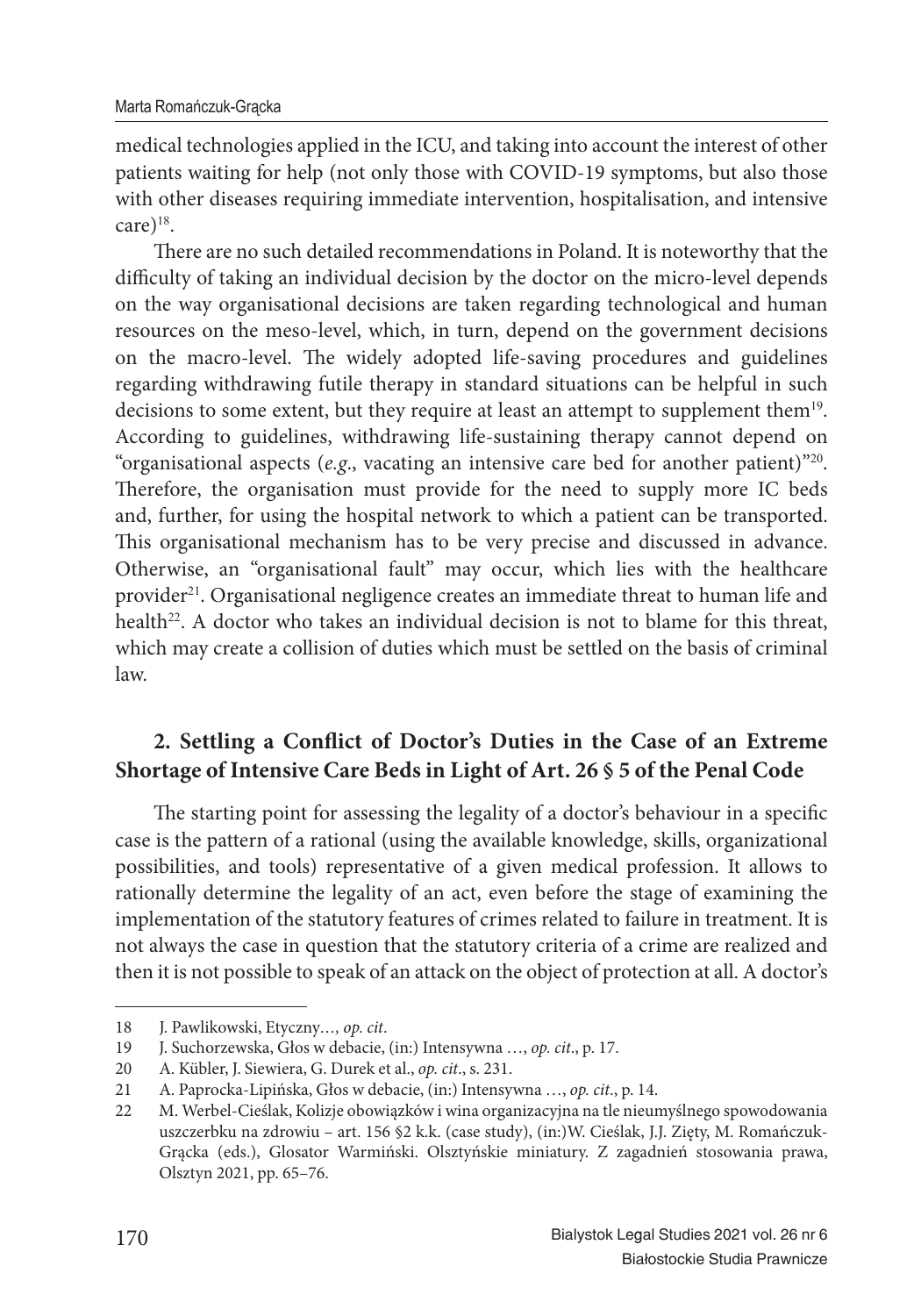procedure with the good of the patient's health and life based on medical knowledge and the objective availability of treatment measures is then completely legal.

Only when the chosen method of treatment is considered excessively risky (unacceptable), will it be possible to establish the unlawfulness of the doctor's behaviour. However, for the assignment of criminal liability, it will be necessary to demonstrate that other elements of the offense structure have also been realised<sup>23</sup>.

For example, in terms of assessing the implementation of the statutory features of crimes, the deficit of knowledge about the treatment, course, and consequences of COVID-19 makes it difficult to demonstrate a normative relationship between a medical error and the effect of a prohibited act. In order to assign the characteristics of the subjective side (assuming that it is an unintentional crime) it is necessary, *inter alia*, to demonstrate that the caution required under "given circumstances" was not observed (Art.  $9 \text{ } 9 \text{ } 2$  of the penal code). Therefore, also in this case, the circumstances generated by the pandemic influence the assessment of the medic's action. A reference can also be made to an open clause of guilt in Art. 1 § 3 of the penal code, and any criminal responsibility can be excluded because of an abnormal motivational situation.

Only in the last place, in order to exclude criminal liability, one should refer to the circumstances of the secondary exclusion of the offense of an act (fault and unlawfulness), such as *error facti*, *error iuris* and error as a circumstance excluding unlawfulness or blame, state of necessity, conflict of duties, or the Good Samaritan clause that has been specially designed for this purpose<sup>24</sup>.

Each of the above-mentioned circumstances requires a separate analysis, but due to the limited framework of the study, it is not possible for all of them. The last two of the above-mentioned ones will be discussed, which results from the subject of this work defined in the same way.

If a person has duties that cannot be fulfilled simultaneously, one cannot be obligated to fulfil them at the same time. Therefore, it should be assumed that the person has only one duty to fulfil. A person to whom a legal norm applies cannot be required to take actions that are impossible to perform (*impossibilium nemo obligatur/ultra posse nemo obligatur*)<sup>25</sup>.

The most general criminal law construction based on which the criminal responsibility of a doctor can be excluded in the event of a refusal to perform a healthcare service in the ICU, is a conflict of duties specified in Art. 26  $\frac{6}{5}$  5 of the penal code: "The provisions of  $\S$  1-3 are applied accordingly when only one duty

<sup>23</sup> S. Tarapata, Problem rozstrzygania prawnokarnej kolizji dóbr w trakcie wykonywania świadczeń zdrowotnych, "Palestra" 2020, no. 6, p. 177.

<sup>24</sup> E. Plebanek, Wyłączenie odpowiedzialności karnej za niewłaściwe leczenie w czasie pandemii COVID – 19 a klauzula dobrego Samarytanina, "Palestra" 2021, no. 1, p. 61, 74.

<sup>25</sup> S. Tarapata, Problem rozstrzygania … *op. cit*., p. 177.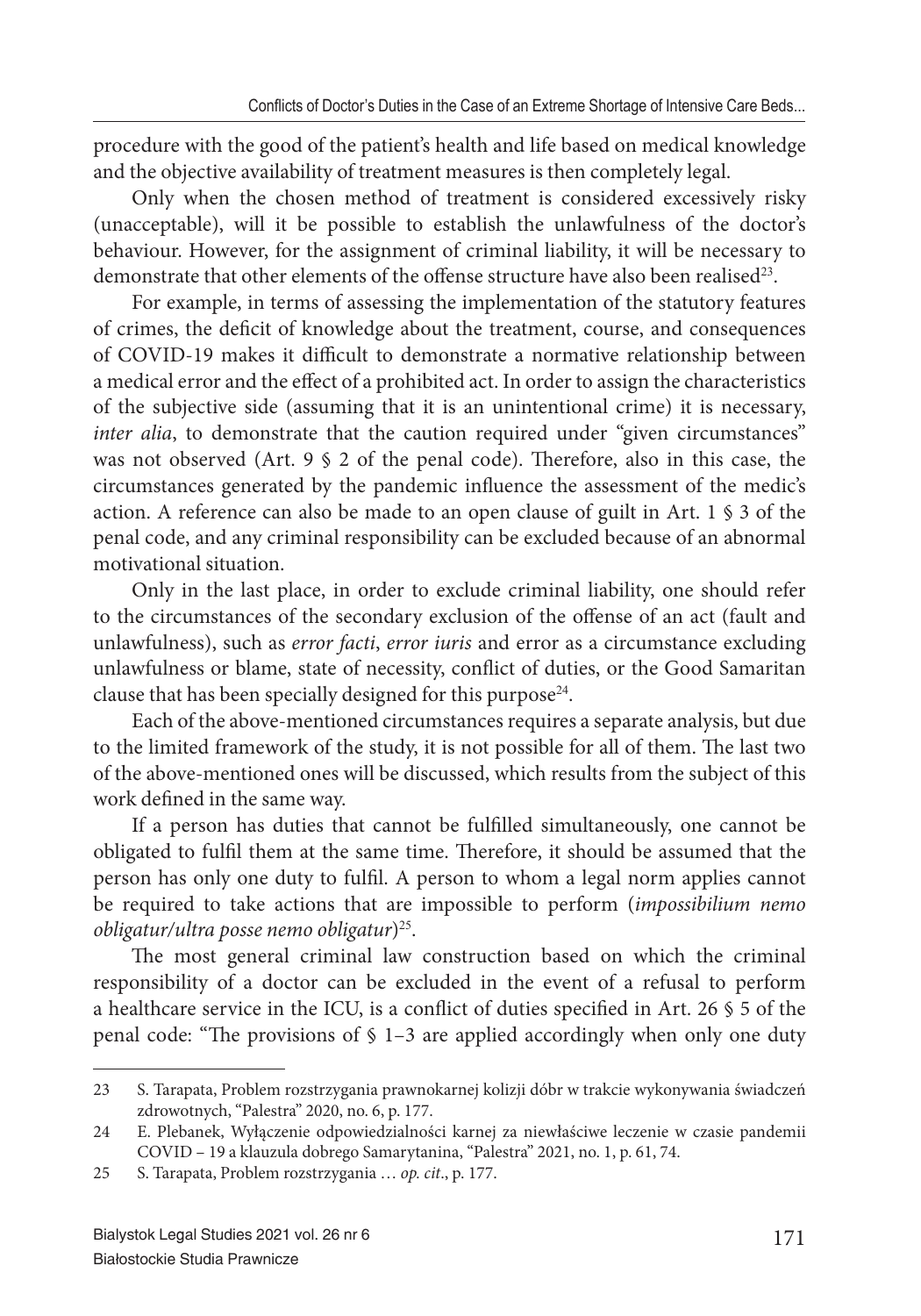out of the several imposed on the offender can be fulfilled". This provision has been raising concerns in the legal doctrine for years. Due to reference to various situations specified in Art. 26  $\S$  1-3 of the penal code, it is a conglomerate of circumstances that make the act illegal  $(§ 1)$ , place the blame on the offender  $(§ 2)$  or make the act punishable (§3). Given the unclear relations between these provisions, it has even been proposed that Art. 26  $\frac{1}{5}$  5 of the penal code should be eliminated<sup>26</sup>. In such a case, satisfying results could be achieved by reference only to Art. 26 § 2 of the penal code, according to which whoever rescues any interest protected by law in order to avoid an immediate threat to any interest protected by law, if such a threat cannot be avoided in a different way, sacrifices an interest which does not represent a value manifestly greater than the interest being rescued, he shall be deemed to have not committed an offence.

One may agree that Art. 26 § 5 of the penal code is not particularly necessary, but as it has been introduced to the system, it must not be regarded as *non est*. Only a rational and consistent interpretation of the provision should be introduced<sup>27</sup>. Such an interpretation should start with the phrase "is applied accordingly" included in the provision and juxtaposed with the preceding norms defining the forms of states of necessity. Depending on the relation between the interest sacrificed and the one protected, they exclude the criminal illegality or guilt, which allows for the conclusion that a clash of duties is not a countertype or a situation that excludes guilt, but rather a specific situation that excludes criminal responsibility, whose essence lies in a conflict of norms that specifies the duties<sup>28</sup>.

Obviously, such an approach breeds another question, mainly on the number and type of norms that affect the formulation of a duty and the inter-relations between them (two or more norms that impose a duty, a duty to act or to not act, the relationship of equality, superiority or subordination), as well as potential sequences of performing them as a function of time and the criteria for the choice of the duty which should be given priority in a clash situation<sup>29</sup>.

As M. Kulik rightly observes, the clash of duties is in fact a clash of certain legal goods. Therefore, it should be assumed that its assessment should take place through the prism of good, the protection of which is served by the duties that remain in the clash. Therefore, in the event of a conflict of obligations regarding the protection of goods of different values, the priority is given to the one that protects the more

<sup>26</sup> J. Majewski, Tak zwana kolizja obowiązków w prawie karnym, Warsaw 2002, pp. 240–248; Ł. Pohl, Prawo karne. Wykład części ogólnej, Warsaw 2012, pp. 271–272.

<sup>27</sup> S. Tarapata, Problem …, *op. cit*., p. 179.

<sup>28</sup> J. Majewski, Tak zwana kolizja … *op. cit*., p. 25; A. Zoll, (in:) A. Zoll (ed.) Kodeks karny. Część ogólna. Komentarz, t. I, wyd. II, Zakamycze, 2004, p. 509; J. Lachowski, (in:) M. Królikowski, R. Zawłocki (eds.) Kodeks karny. Część ogólna. Komentarz do art. 1–31, t. I, , Warsaw 2010, pp. 26–27.

<sup>29</sup> M. Werbel-Cieślak, Kolizje …, *op. cit*., pp. 353–355.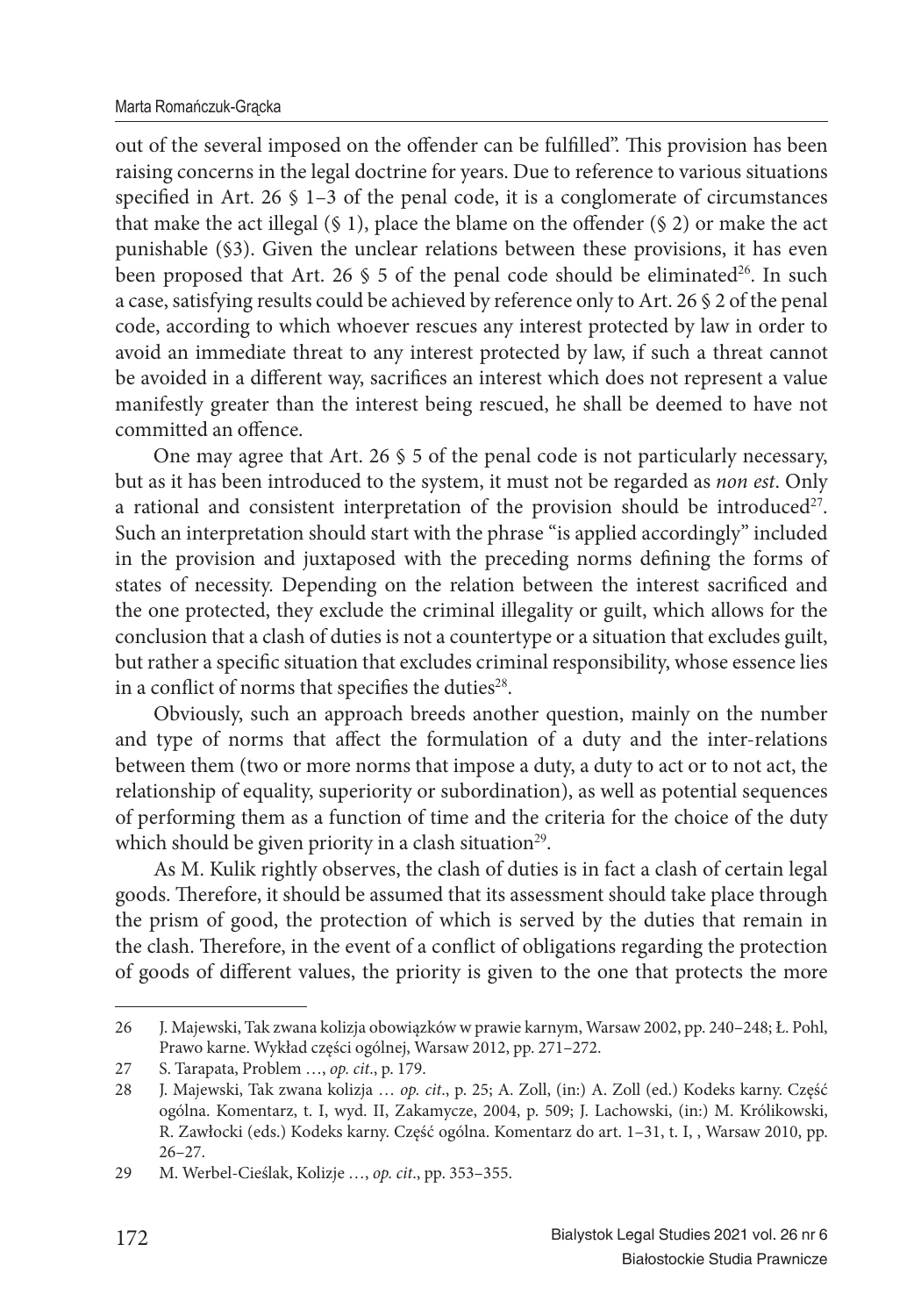valuable. Such a conflict of obligations excludes the unlawfulness of the prohibited  $act<sup>30</sup>$ 

As in the case of a state of necessity, first of all, the weight of the endangered good and the probability of the damage should be taken into account<sup>31</sup>. As P. Zawiejski rightly emphasizes, therefore, as a rule, life should be saved first, and then health. However, it may happen that the threat to life is minor or distant (rescue may wait) – in this case, priority should be given to protecting health against significant (especially severe) damage. In this context, it is necessary to refer to the thought present in the subject literature, that in the case of goods of equal importance, one should save the good for which the chance of effective rescue is greater. If, however, we are dealing with people exposed to the same danger, it is justified to save the person in relation to whom the chance of saving him is greater (it is easier to reach him or it is better to help him)<sup>32</sup>.

Referring to the situation specified at the beginning of this study, in assessing the degree of probability of saving a given person, specialist criteria relating to medical knowledge and the actual state of functioning of the health service should be used. Therefore, the issue of medical prioritisation and rationing is of key importance for the exclusion of a doctor's criminal responsibility.

Looking at the problem of allocating resources or medical equipment in a situation of shortage from the perspective of the theory and doctrine of criminal law, it is easy to find a number of statements on how to solve this type of accidents based on variously constructed rules of priority used to solve cases of conflicts of values and norms, as well as clashes of duties. . In particular, it is indicated that the clash of duties is in fact a clash of goods assessed *in concreto*, to which these duties relate<sup>33</sup>.

Taking these criteria into account is to optimize the protection of converging socially and legally significant interests. In a situation of a conflict of duties relating to goods of different importance, the one that protects the good of greater value should be executed. In the case of equal value of legal goods, it is necessary to save the good which has a better chance of being saved<sup>34</sup>.

The method of resolving the clash of duties is therefore always entangled in certain philosophical and ethical choices. Therefore, resolving a conflict of obligations

<sup>30</sup> M. Kulik, (in:) Kodeks karny. Komentarz aktualizowany, ed. M. Mozgawa, LEX/el. 2021, art. 26.

<sup>31</sup> M. Filar, Wyłączenie odpowiedzialności karnej (in:) Nowa kodyfikacja karna. Kodeks karny. Krótkie komentarze, Warsaw 1998, no. 18, p. 31; J. Majewski, Tak zwana kolizja ..., p. 247.

<sup>32</sup> P. Zawiejski, Kolizja obowiązków, (in:) T. Dukiet-Nagórska, A. Liszewska, E. Zielińska (eds.), System Prawa Medycznego. Tom III. Odpowiedzialność prawna w związku z czynnościami medycznymi, Warsaw 2021, Lex/el.

<sup>33</sup> J. Majewski, Tak zwana kolizja ..., *op. cit*., p. 159; P. Kardas, Konstytucyjne podstawy rozstrzygania kolizji obowiązków i konfliktów dóbr w czasie epidemii, "Palestra" 2020, no. 6, p. 16.

<sup>34</sup> A. Zoll, (in:) Kodeks karny. Część ogólna, t. 1, Komentarz do art. 1–52, Warsaw 2016, p. 590.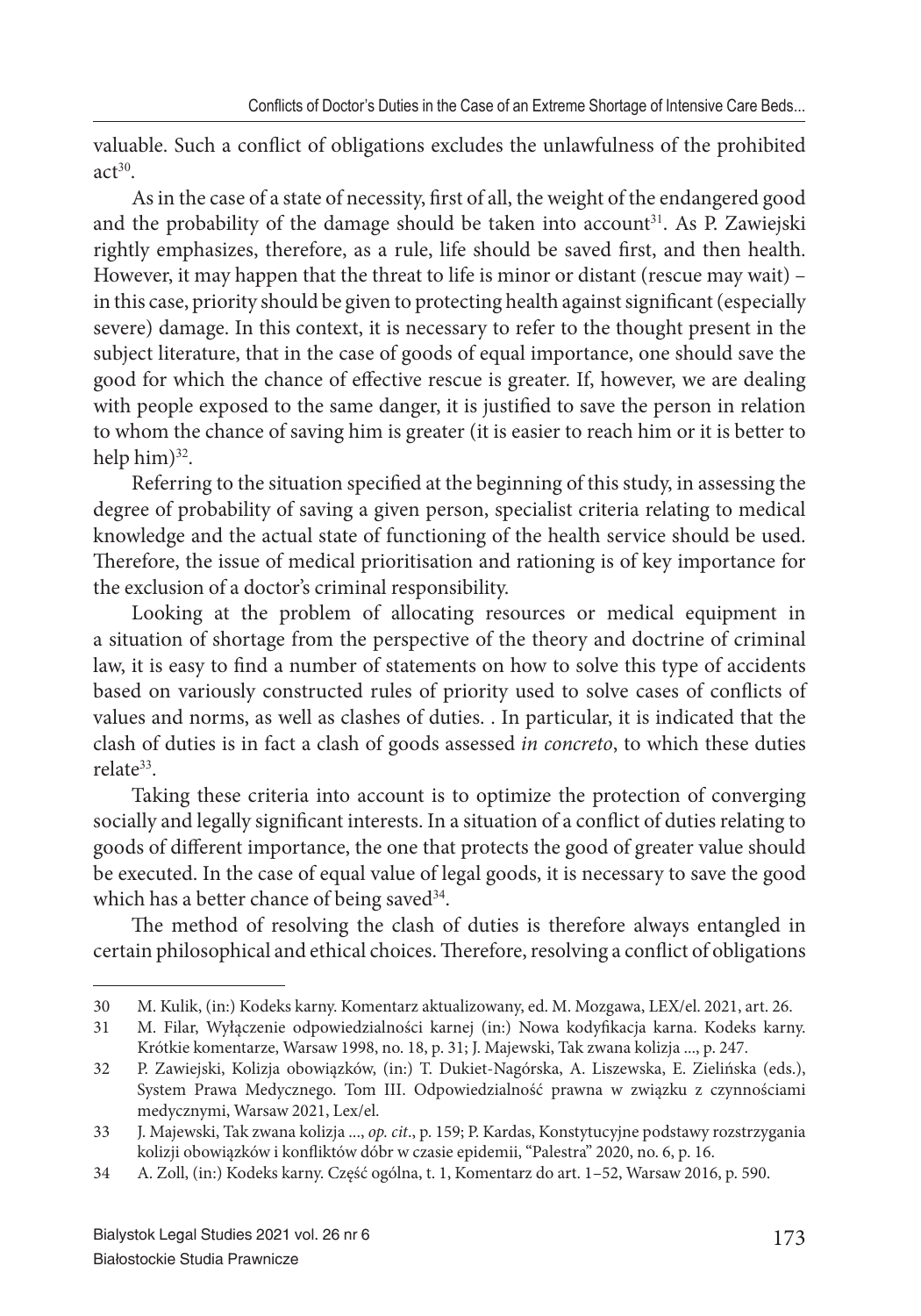requires referring to specific optimization directives. With regard to these rules, it is indicated that, in principle, their source may be: a) legal provisions (of different status, both statutory and sub-statutory); (b) principles of specialist knowledge as well as deontological and ethical rules adopted in a given sphere of activity; c) *ad hoc* benchmarks, standards or rules<sup>35</sup>. Medical standards of prioritization and rationing are therefore important criteria for rating goods in resolving clashes of duties.

S. Tarapata rightly claims that it is similar to the rules of conduct concerning the legal interest (principles of caution). The principles of caution are applied to determine the conduct of a personal model of an ideal citizen in a given situation. This figure is used to establish the limits of acceptable risk for a legally protected interest. Meanwhile, the criteria of preference are used to identify the choice regarding the action that should be taken in a given situation that would be made by the average citizen<sup>36</sup>.

The author also rightly points out that – like the rules of conduct with the legal interest – the criteria of preference can arise from three sources: a legal act, a different normative act (legal regulations) or agreements (legal sources); from a specific field of knowledge (e.g., medicine); from a specific situation in which they are developed *ad hoc*<sup>37</sup>.

A large number of scientific studies regarding control of SARS-COV-2 spread are being conducted, which makes it difficult to provide universal guidelines. They require constant updating, due to which the preference is most often based on the individual knowledge of the doctor who decides *in concreto* to provide or to refuse to provide a specific medical service.

The situation becomes complicated if it is objectively impossible to provide the service at the same time to many people whose health status justifies the use of IC measures. B. Chyrowicz uses the term "moral residuum" to describe such a situation<sup>38</sup>. If a duty is beyond our capabilities, it cannot be morally binding on us, and an assessment of an action should depend on whether its performance lays within our capabilities. The moral residuum dilemma refers to an internal effect of

<sup>35</sup> P. Kardas, Konstytucyjne podstawy …*op.cit*., p. 16.

<sup>36</sup> S. Tarapata, Dobro prawne w strukturze przestępstwa. Analiza teoretyczna i dogmatyczna, Warsaw 2016, pp. 279–320; S. Tarapata, Przypisanie sprawstwa skutku w sensie dynamicznym w polskim prawie karnym, Cracow 2019, pp. 187–212; K. Lipiński, Wzorce osobowe w prawie karnym, Warsaw 2020, p. 119.

<sup>37</sup> S. Tarapata, Problem …, *op. cit*., p. 181.

<sup>38</sup> B. Chyrowicz, Głos w dyskusji podczas zebrania naukowego Katedry Prawa Karnego Uniwersytetu Jagiellońskiego na temat: Kolizje obowiązków w medycynie w stanieepidemii, 17.04.2020, https:// karne24.com/kolizje-obowiazkow-w-medycynie-w-stanie-epidemii-zebranie-naukowe-idyskusja/ (21.06.2021).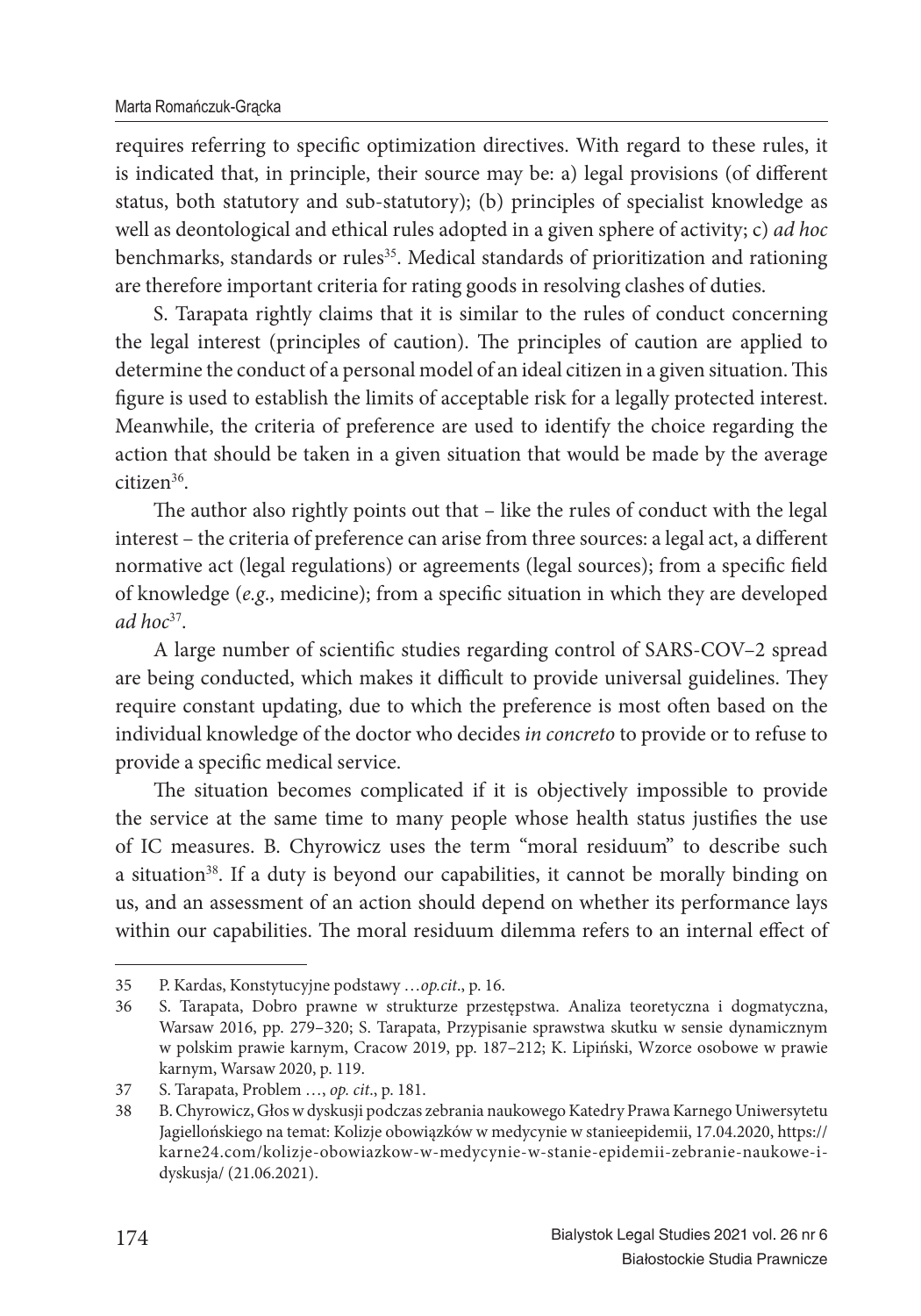an act, the subject's discomfort, which comprises: regret, remorse, or the feeling of guilt<sup>39</sup>.

Such discomfort appears not only on the moral or ethical levels, but it raises doubts regarding whether it was legal or illegal. Although formalised guidelines could provide a kind of guarantee of legal safety for the doctor, one should expect nonstandard situations, in which failure to follow the guidelines, though rational from the doctor's perspective, could expose them to liability (if only disciplinary)<sup>40</sup>. According to R. Zawłocki, the normative matrix is usually a simplification of a complex reality. A situation in which a doctor finds him- or herself almost never corresponds exactly to the normative state<sup>41</sup>. This opinion is shared by E. Plebanek, who claims that the normativisation of ethical standards creates the danger of it being violated in a nontypical situation<sup>42</sup>.

From the legal perspective, the broader the scope of a regulation, the less space for individual decisions. The regulations applicable to intensive care procedures may have been developed without reference to extraordinary situations, but – in the opinion of some doctors – even the epidemic situation does not justify creating "superregulations"<sup>43</sup>. The words of K. Kusza are worth quoting here: "Recommendations and guidelines developed for unpredictable times, for the case of no-one-knows-what war, with an unknown enemy, prepared in a hurry, do not necessarily provide support to those on the front line"<sup>44</sup>.

Therefore, how to settle a moral residuum dilemma? According to B. Chyrowicz, emphasis should be shifted from formal rules to a subjective reconstruction of medical knowledge by the doctor *in concreto*. If the decision is rational and taken with a view to saving as many people as possible, it settles the conflict of duties correctly and excludes criminal liability<sup>45</sup>. S. Tarapata also reminds that if no rules of conduct regarding the legal interest are formulated, one should refer to the figure of the good and competent doctor, who makes rational decisions<sup>46</sup>.

<sup>39</sup> B. Chyrowicz, O sytuacjach bez wyjścia w etyce. Dylematymoralne, ich natura, rodzaje i sposoby rozstrzygania, Cracow 2008, p. 146.

<sup>40</sup> W. Wróbel, Pytanie w dyskusji podczas zebrania naukowego Katedry Prawa Karnego Uniwersytetu Jagiellońskiego na temat: Kolizje obowiązków w medycynie w stanie epidemii, 17.04.2020, *op. cit*.

<sup>41</sup> R. Zawłocki, Głos w dyskusji podczas zebrania naukowego Katedry Prawa Karnego Uniwersytetu Jagiellońskiego na temat: Kolizje obowiązków w medycynie w stanie epidemii, 17.04.2020, *op. cit*.

<sup>42</sup> E. Plebanek, Głos w dyskusji podczas zebrania naukowego Katedry Prawa Karnego Uniwersytetu Jagiellońskiego na temat: Kolizje obowiązków w medycynie w stanie epidemii, 17.04.2020, *op. cit*.

<sup>43</sup> A. Paprocka-Lipińska, Głos w debacie, (in:) Intensywna terapia…, *op. cit*., p. 13.

<sup>44</sup> K. Kusza, W odpowiedzi na apel do polskich lekarzy o sformułowanie rekomendacji na wypadek dramatycznego niedostatku zasobów na oddziałach intensywnej terapii, (in:) Intensywna terapia…, *op. cit*., p. 33.

<sup>45</sup> B. Chyrowicz, Głos w dyskusji…, *op. cit*.

<sup>46</sup> S. Tarapata, Przypisanie..., p. 191–193; S. Tarapata, Problem …, *op. cit*., p. 183.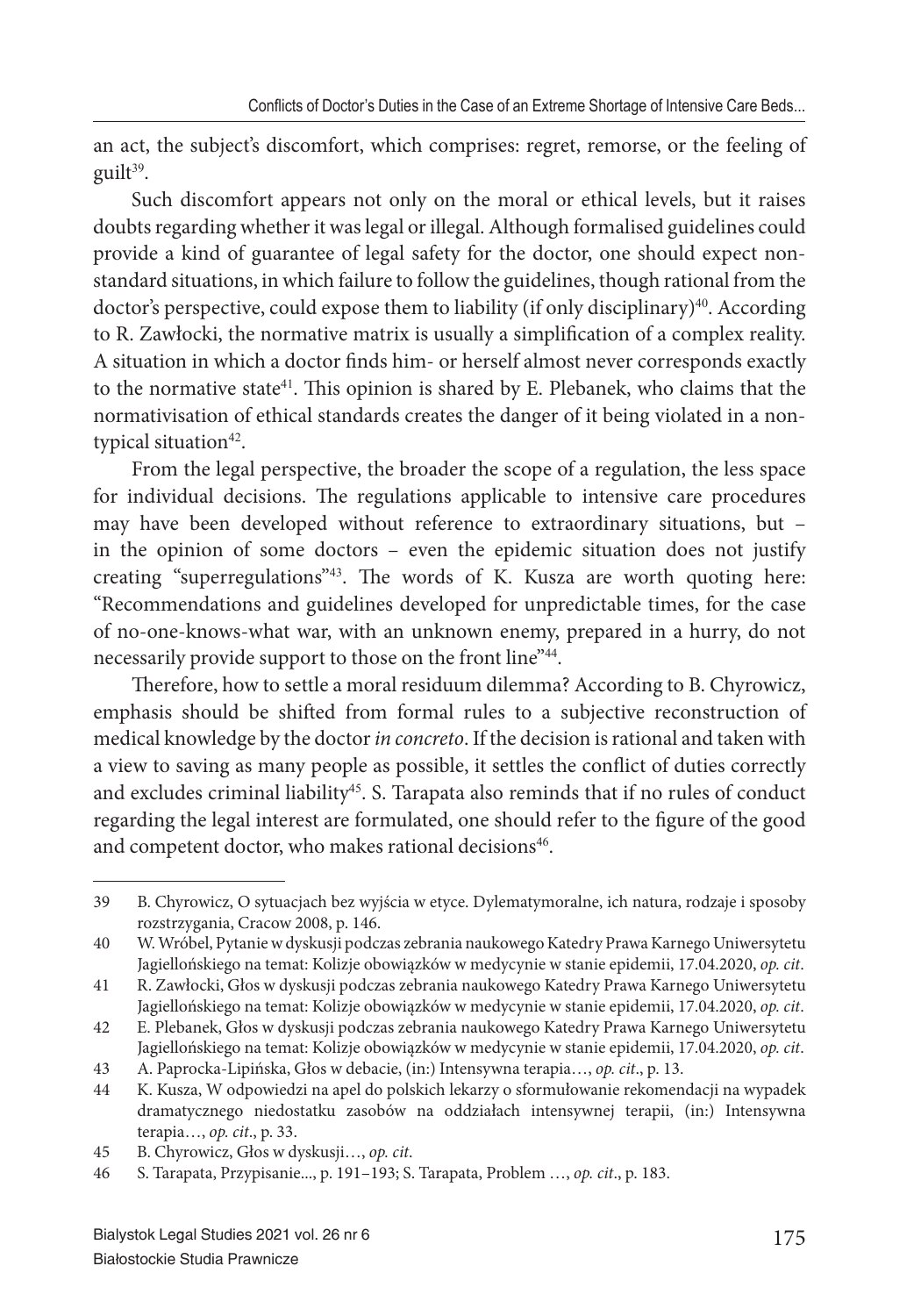Given the dynamic development of medical knowledge on handling infections with SARS-COV–2, an assessment of whether the rule of priority was applied adequately must be made *ex-ante*. Therefore, if a doctor correctly follows the rule of priority, they cannot be made criminally liable even if the *ex-post* assessment shows that they made a wrong choice<sup>47</sup>.

It is also necessary to develop an objective directive on proceeding with good faith referring to the figure of a model doctor. If a model doctor in conditions of knowledge and equipment deficit would use a given device or apply a specific method, assessing it *ex ante* as acceptable, then such a procedure should be considered legal. The model doctor is not a uniform figure. High specialization within the profession, as well as dividing the medical education process into stages, forces the diversification of the pattern. It seems that it is necessary to distinguish between the standards of a specialist and non-specialist physician (criterion of the type of specialization) or a specialist and trainee physician (criterion of the education stage). This issue is important because the epidemic situation may involve the need to redirect doctors of other specializations to work in infectious or intensive care units. As part of their work, they will have to make decisions in the field of therapy, which they do not have in-depth knowledge of $48$ .

If the doctor did not violate the norm of Art. 26 § 5 of the penal code, *i.e*., performed only one of the duties imposed on them in the conflict situations presented above, their criminal liability – as long as they focused on protecting the interest whose value is obviously lower than that of the sacrificed one - should be excluded, even if the choice criteria were contested from the point of view of their optimisation based on ethical, praxeological or economic grounds<sup>49</sup>.

### **3. Good Samaritan Clause**

The Good Samaritan clause is contained in Art. 24 of the act amending some acts in relation to preventing the crisis situations associated with COVID-19 of  $28$  October 2020<sup>50</sup>. According to the clause, a person does not commit the offence mentioned in Art. 155 of the penal code (causing death unintentionally), Art. 156 § 2 (causing a crippling injury unintentionally), Art. 157 § 3 (causing a bodily injury or impairment to health unintentionally) or Art. 160 § (exposing another person

<sup>47</sup> S. Tarapata, Problem …, *op. cit*., p. 183.

<sup>48</sup> D. Zając, Modyfi kacja reguł sztuki lekarskiej w czasach epidemii Covid – 19, "Palestra" 2020, no. 6, pp. 105–106.

<sup>49</sup> J. Giezek, Kolizja obowiązków spoczywających na pracownikach opieki medycznej w dobie pandemii COVID-19, "Palestra" 2020, no. 6, pp. 29–50.

<sup>50</sup> Ustawa z dnia 28.10.2020 r. o zmianieniektórychustaw w związku z przeciwdziałaniem sytuacjom kryzysowym związanym z wystąpieniem COVID- 19 (Dz.U. poz. 2112 ze zm.).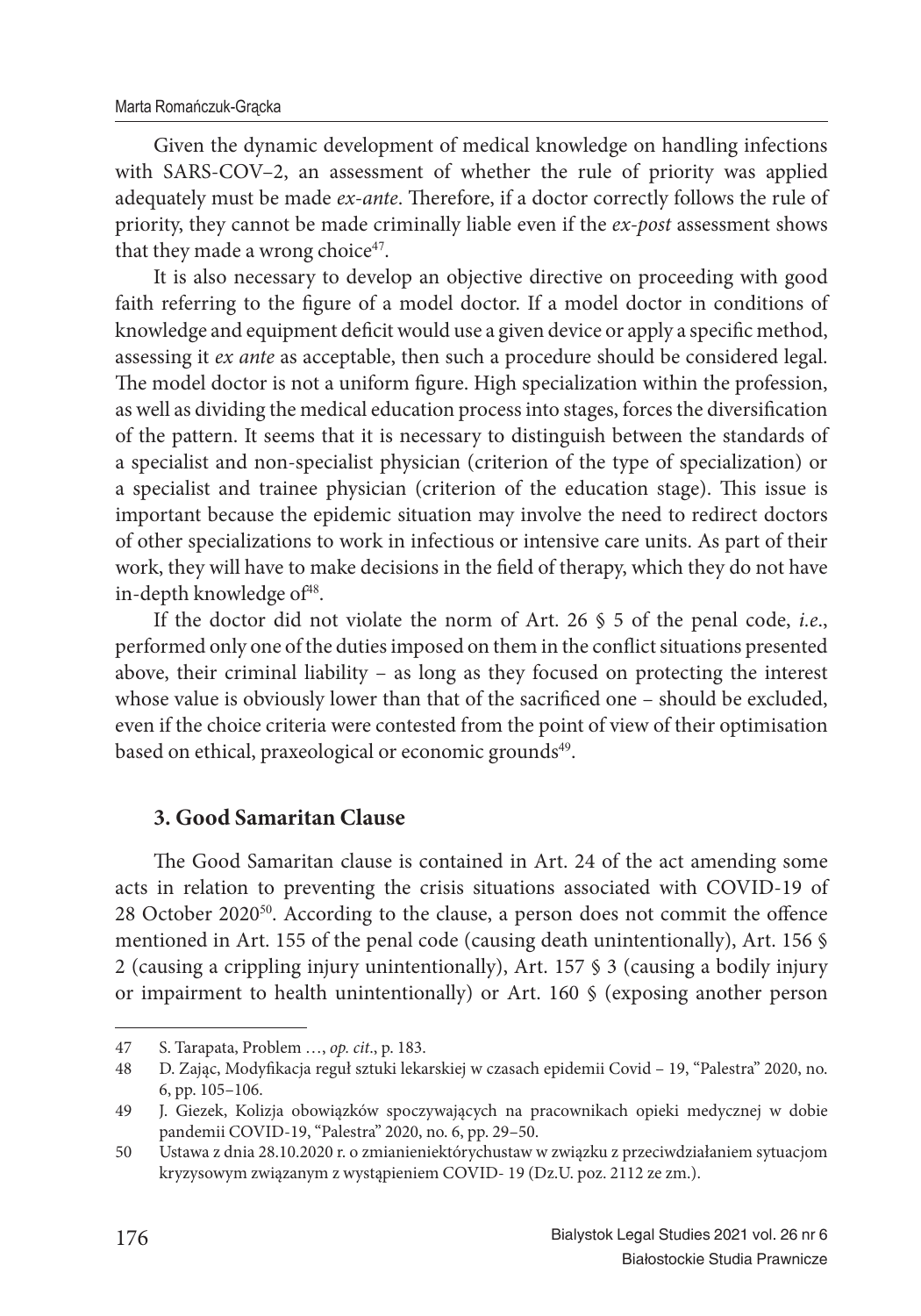to danger unintentionally) if this person, during a state of pandemic threat or a pandemic state, when providing health services under the Act on the profession of physician and dentist of 5 December 1996<sup>51</sup>, the Act on the profession of paramedic of 20 July 1950<sup>52</sup>, the Act on the profession of nurse and midwife of 15 July 2011<sup>53</sup>, the Act on State Medical Rescue Service of 8 September 2006<sup>54</sup> or the Act on prevention and controlling infections in humans of 5 December 2008 as part of preventing, diagnosing, or treating COVID-19, and acting in extraordinary circumstances committed an offence, unless the effect was a consequence of a gross failure to exercise caution in those circumstances.

This regulation was intended to introduce to the Polish legal system a measure aimed at protection against criminal responsibility for some acts of healthcare professionals during the COVID-19 epidemic because of a higher risk of making a mistake in this specific situation. The Good Samaritan clause is of considerable importance for healthcare professionals. However, it has some gaps.

Limiting the clause only to offenders providing medical services related to the diagnosis or treatment COVID-19 is too narrow an approach. The COVID-19 pandemic has caused a disturbance in the whole healthcare system. One should not differentiate between the situation of these individuals and those diagnosing or treating COVID-19 from the perspective of the penal code<sup>55</sup>. It should be noted that a conflict of duties can also apply to patients who are not infected with SARS-COV–2. Given the currently restricted access to healthcare services, doctors attending to patients dying from a heart attack or another cardiological disease are unaffected by this regulation<sup>56</sup>. Regarding the scope of the clause, it leaves out laboratory diagnosticians for unknown reasons. They take actions related to diagnosing COVID-19, so they can certainly face special circumstances which justify a violation of the principles of caution.

It is not clear whether the clause excludes the illegality of an act or the guilt. According to J. Potulski<sup>57</sup>, this is a countertype. M. Kwiatkowska<sup>58</sup> and P. Bielska-Siudzińska<sup>59</sup> are of a similar opinion. This is certainly supported by the reference to

<sup>51</sup> Dz.U. z 2020 r. poz. 514, 567, 1291 i 1493.

<sup>52</sup> Dz.U. z 2018 r. poz. 2150 oraz z 2020 r. poz. 1291.

<sup>53</sup> Dz.U. z 2020 r. poz. 562, 567, 945 i 1493.

<sup>54</sup> Dz.U. z 2020 r. poz. 882 i 2112.

<sup>55</sup> P. Zawiejski, Tak zwana klauzula dobrego Samarytanina, (in:) T. Dukiet-Nagórska, A. Liszewska, E. Zielińska (eds.), System Prawa Medycznego. Tom III. Odpowiedzialność prawna w związku z czynnościami medycznymi, Warsaw 2021, Lex/el.

<sup>56</sup> M. Burdzik, Obecne przepisy nie chronią wystarczająco lekarzy, Lex/el. 2021.

<sup>57</sup> J. Potulski, Polski model "Klauzuli dobrego samarytanina" – perspektywa karnoprawna, "Studia Prawnicze KUL" 2021, no. 3(87), pp. 163–164.

<sup>58</sup> M. Kwiatkowska, Odpowiedzialność za błąd medyczny w czasie epidemii, klauzula dobrego Samarytanina, LEX/el. 2020.

<sup>59</sup> P. Bielska-Siudzińska, Klauzula dobrego Samarytanina, "Monitor Prawniczy" 2021, no. 13, p. 709.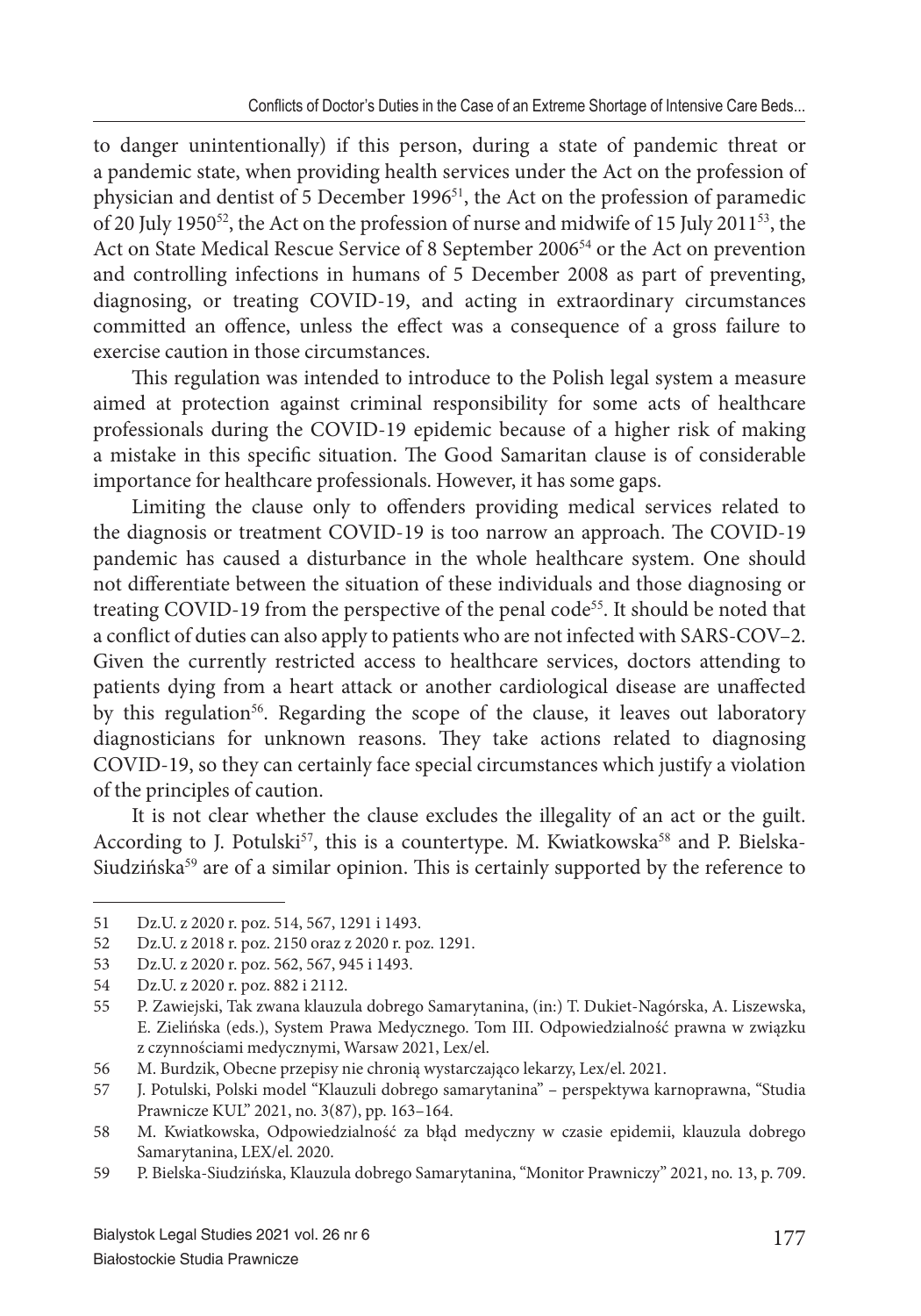#### Marta Romańczuk-Grącka

the types of prohibited acts listed in the clause, the crime of which would be excluded. However, it is noteworthy that it excludes the criminality of violation of the principles of caution, as long as it happened in special circumstances, and it was not a gross violation. Therefore, P. Zawiejski rightly notes that although special circumstances may be associated with a clash of interests, typical of countertypes, as well as with the related circumstances justifying the offender that exclude the guilt, because of which they did not fulfil the duties imposed by the law, the gradation of violation of the principles of caution introduced in the last fragment of the clause is typical of a circumstance that excludes guilt $60$ .

Such "special circumstances" may include shortage of equipment, inadequate organisation, too many patients, *etc*. Such conditions may also include those affecting the offender themselves (fatigue, illness, old age, *etc.*)<sup>61</sup>. Special circumstances will include all real obstacles which make following the rules of medicine in diagnosing or treatment of COVID-19 significantly more difficult than in typical situations<sup>62</sup>.

Finally, the legislation requires that the effect should not be caused by gross failure to exercise the caution necessary in the specific circumstances. The point is that the special circumstances of diagnosing or treating COVID-19 should not lead to the exclusion of guilt in extreme situations. These occur only if the offender disregards clear rules of caution (rules of the medical profession) without a reasonable justification<sup>63</sup>.

Doubts are also raised by the time stamp defined with the words "when announcing the threat of an epidemic or state of epidemia", which in the light of Art. 46 of the Act of December 5, 2008, on preventing and combating infections and infectious diseases in humans, assumes that the announcement of the indicated states may be not only temporary, but also territorial<sup>64</sup>.

Regardless of the aforementioned doubts as to the subjective and objective scope of the clause, its *ratio legis* is questioned in the subject literature. E. Plebanek claims that the Good Samaritan clause does not substantially affect the situation of a medic in criminal proceedings. The universal institutions existing in the Penal Code make it possible to terminate any criminal proceedings at an earlier stage than the clause in question<sup>65</sup>. J. Potulski, on the other hand, points out that the regulation in question

<sup>60</sup> P. Zawiejski, Tak zwana …, *op. cit*.

<sup>61</sup> M. Kwiatkowska, Odpowiedzialność za błąd medyczny w czasie epidemii, klauzula dobrego Samarytanina, LEX/el. 2020; K. Izdebski, K. Kolankiewicz, Niezbyt dobra klauzula dobrego Samarytanina, https://www.infodent24.pl/lexdentpost/niezbyt-dobra-klauzula-dobrego-samaryt anina,116615\_4.html (21.06.2021).

<sup>62</sup> P. Zawiejski, Tak zwana …, *op. cit*.

<sup>63</sup> *Ibidem.*

<sup>64</sup> J. Potulski, Polski model …, *op. cit*., p. 168.

<sup>65</sup> E. Plebanek, Wyłączenie …, *op. cit*., p. 75.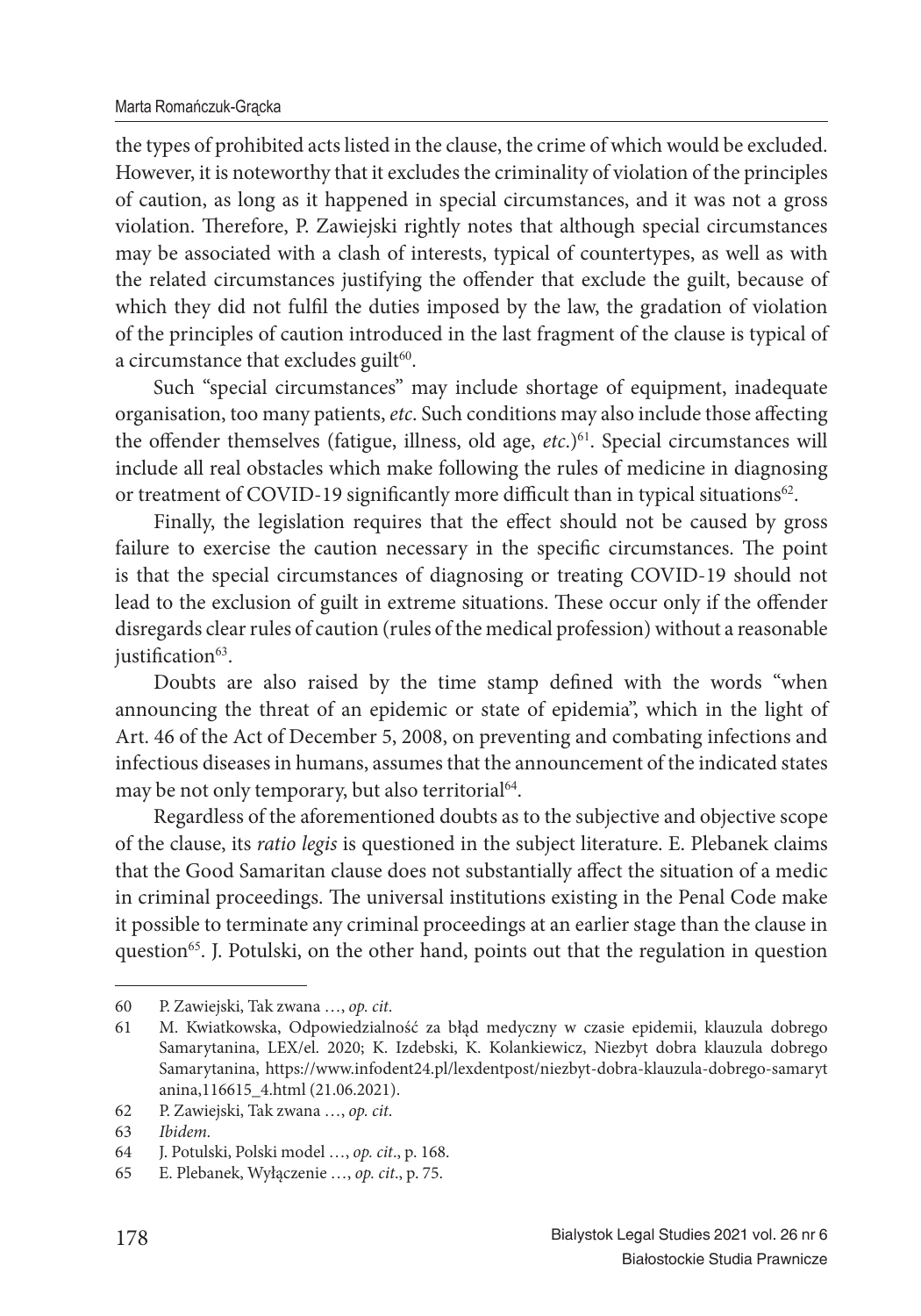was created and is applied. Therefore, there is no doubt that this provision is important from the perspective of criminal liability of health care system employees<sup>66</sup>.

## **Conclusions**

Decisions on the priority in access to advanced life-saving technologies as well on allocation and rationing of limited medical resources should be based only on medical, rather than on social or economic criteria. It should be desirable that such decisions should be taken jointly to relieve one person from the sole responsibility for other people's life or death<sup>67</sup>.

The Good Samaritan clause was introduced to guarantee legal safety when a decision is taken to provide healthcare services of intensive care in the event of an extreme shortage of IC beds. It may exclude the guilt, but only of selected healthcare professionals, only for four offences listed in the act, and only in relation to diagnosing, treating, and preventing COVID-19, and not other diseases. In consequence, the Good Samaritan clause fails to provide the promised effective protection to healthcare professionals during the COVID-19 pandemic.

When answering the research question about the criteria for prioritizing access to intensive care in the event of an extreme shortage of equipment and medical personnel in the state of an epidemic, it should be clearly stated that in order to assess the priority in providing medical services in the above-mentioned situation, no utilitarian criteria can be adopted, and only the medical criteria are appropriate. The hypothesis in this regard was fully confirmed.

In response to another problem, whether the Good Samaritan clause can replace the general institution of a collision of obligations set out in art. 26 § 5 of the penal code as a result of the analysis carried out, this possibility should be clearly denied. Therefore, this hypothesis was also positively verified.

While not contesting the clause in question totally, one must point out that it reproduces a typical course of a medical error under extremely difficult conditions of the epidemic. When it comes to the relation between the clause and exclusion of guilt in the case of a clash of duties, one can claim that the Good Samaritan clause is a *lex specialis* in relation to the conflict of duties specified in Art. 26 § 5 of the penal code, which is a more general and flexible solution, although one which sometimes raises concerns. Therefore, one should, first, follow the clause, and if it proves to be insufficient to release one from criminal responsibility because of its obvious flaws, there are general code measures that can be applied. However, it should be clearly emphasized that such a situation may occur relatively often, because the clause is intended to limit liability for unintentional acts specified in the closed directory, and

<sup>66</sup> J. Potulski, Polski model, *op. cit*., p. 175.

<sup>67</sup> J. Pawlikowski, Etyczny …, *op. cit*.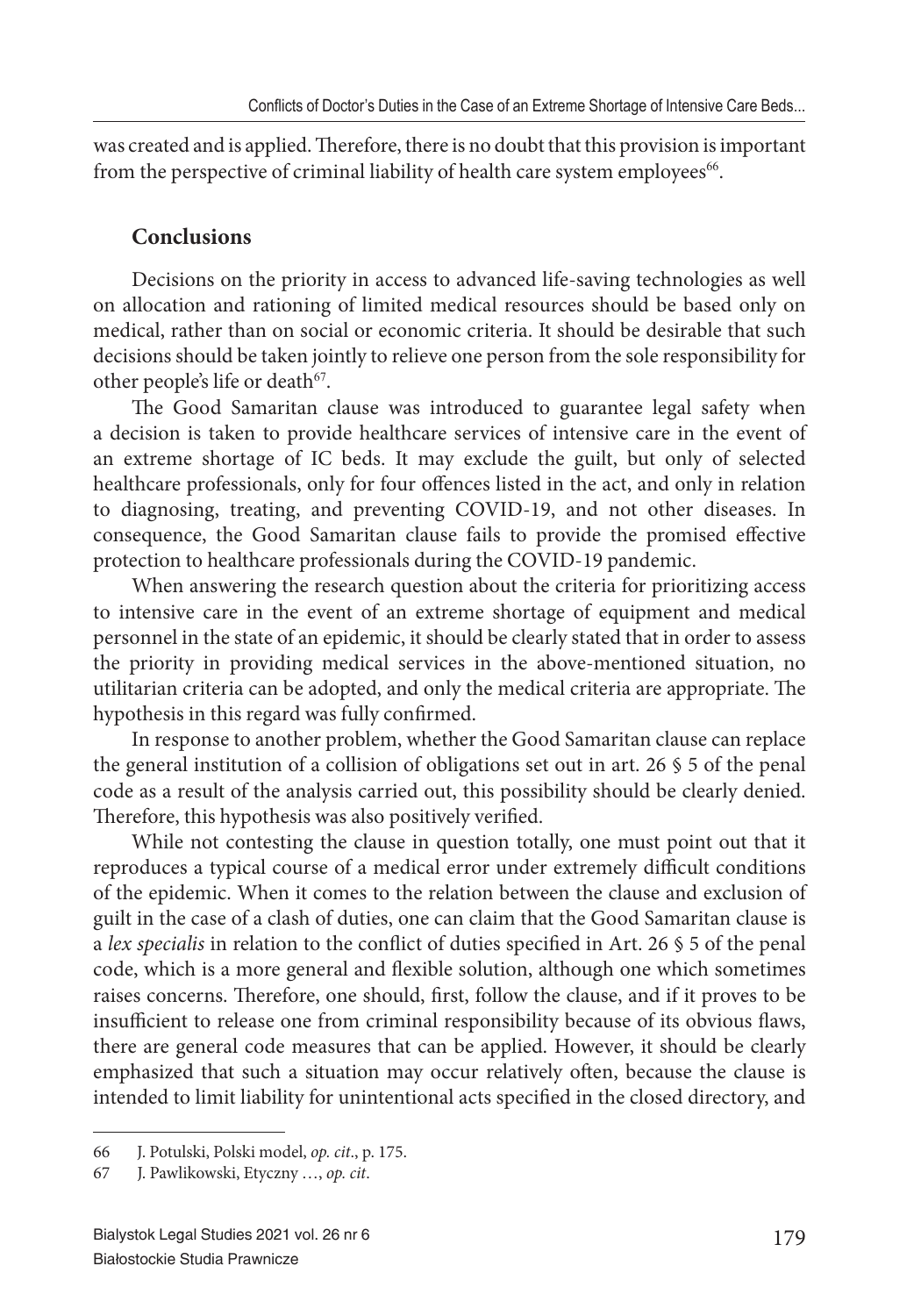the collision of duties has a much wider objective and subjective scope. It is worth emphasizing that the subjective side in a counter-type situation defined by a clash of duties relies on intent, because the will and awareness of saving one good at the expense of another is needed. When referring to the rational medic model, we are also convinced that his action is deliberate, so there is no mistake or violation of the precautionary principles.

E. Plebanek is right to say that a model medic does not need the Good Samaritan clause<sup>68</sup>. In a situation of extreme shortage of equipment and medical personnel, there should, in principle, not be a need to exclude the unlawfulness or guilt of a physician failing to undertake one of the many irreconcilable duties. The behaviour of a rational medic should always be initially legal. But this statement does not provide legal certainty for doctors. Therefore, any guarantee instruments specified in the Act should not be rejected. However, efforts should be made to improve them.

We cannot forget about pre-crime prevention as well. Taking into account the dramatically limited access to treatment in Poland, it is difficult to suggest directions for the development of technologies in medicine<sup>69</sup>. However, in order to relieve the stress associated with a choice between two interests, the criteria of prioritisation and allocation should be moved to the macro level. It should not mean that a doctor or a group of doctors would have to behave in a specific manner, but that they could make a decision under conditions favourable to protecting human life and health.

The proposed solutions include reform of the intensive care system in Poland, at least doubling the number of intensive care beds, including so-called "intermediate beds", at least doubling the number of trained personnel by propagation and development of interdisciplinary training<sup>70</sup>. These measures will contribute to preventing offences related to the provision or refusal to provide healthcare services involving intensive care, providing a better guarantee of human life and health protection than any specific measures related to criminal law.

### **REFERENCES**

Bielska-Siudzińska P., Klauzula dobrego Samarytanina, "Monitor Prawniczy" 2021, no. 13.

- Breczko A., Human Enhancement in the Context of Disability (Bioethical Considerations from the Perspective of Transhumanism), "Białostockie Studia Prawnicze" 2021, vol. 26, no. 3.
- Burdzik M., Obecne przepisy nie chronią wystarczająco lekarzy, Warsaw 2021, Lex/el.

Kwiatkowska M., Odpowiedzialność za błąd medyczny w czasie epidemii, klauzula dobrego Samarytanina, Warsaw 2020, LEX/el.

<sup>68</sup> E. Plebanek, Wyłączenie…, *op. cit*., p. 64.

<sup>69</sup> A. Breczko, Human Enhancement in the Context of Disability (Bioethical Considerations from the Perspective of Transhumanism), "Białostockie Studia Prawnicze" 2021, vol. 26, no. 3, p. 107.

<sup>70</sup> A. Kübler, Stanowisko…, *op. cit*., p. 8.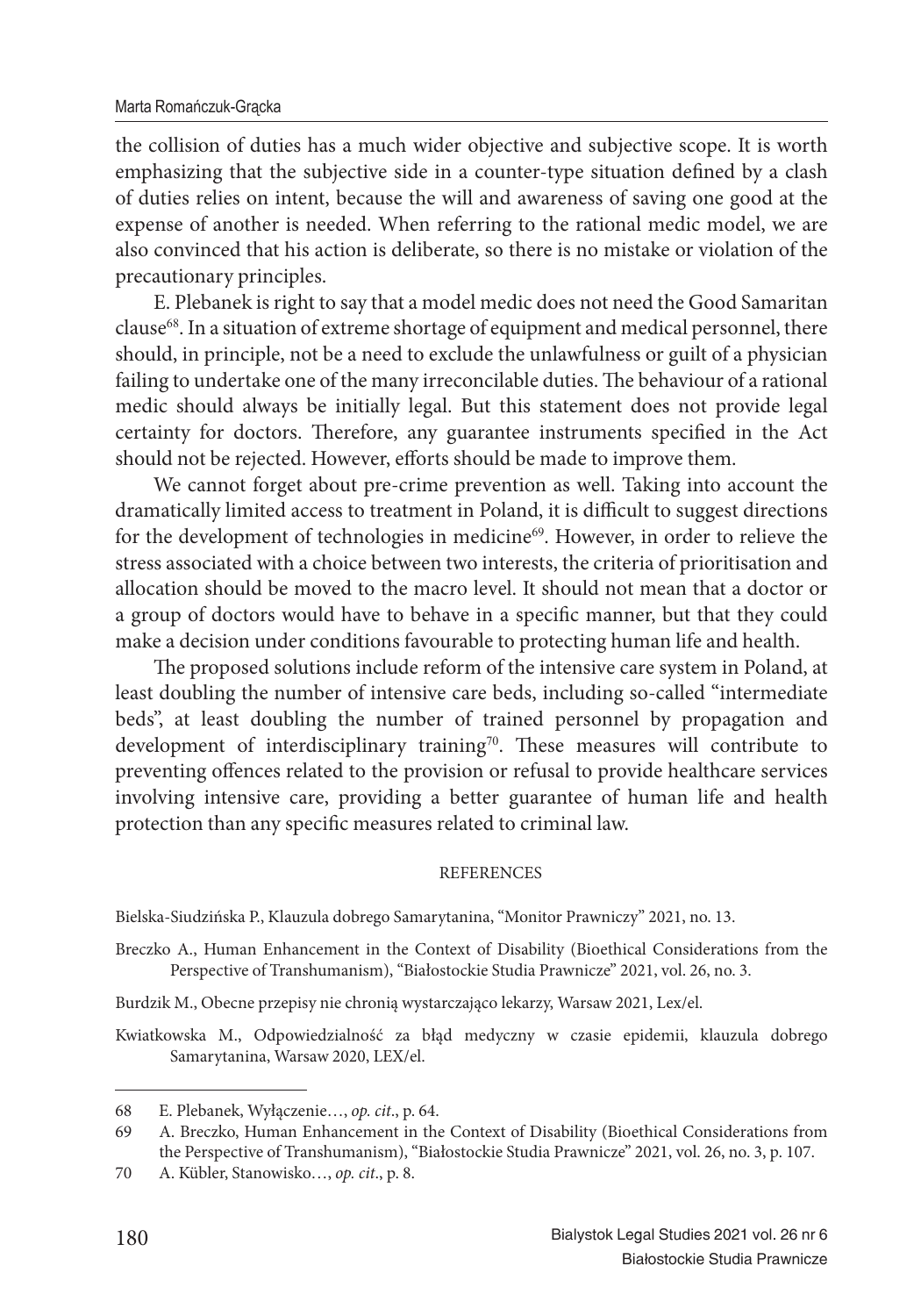- Chyrowicz B., Głos w dyskusji podczas zebrania naukowego Katedry Prawa Karnego Uniwersytetu Jagiellońskiego na temat: Kolizje obowiązków w medycynie w stanie epidemii, 17.04.2020, https://karne24.com/kolizje-obowiazkow-w-medycynie-w-stanie-epidemii-zebranie-naukowei-dyskusja.
- Chyrowicz B., O sytuacjach bez wyjścia w etyce. Dylematy moralne, ich natura, rodzaje i sposoby rozstrzygania, Kraków 2008.
- Extracorporeal Life Support Organization (ELSO): Guidance Document: ECMO for COVID-19 patients with severe cardiopulmonary failure. http://elso.org/ covid19.
- Filar M., Wyłączenie odpowiedzialności karnej, (in:) Nowa kodyfikacja karna. Kodeks karny. Krótkie komentarze, Warsaw 1998, no. 18.
- Galewicz W., O potrzebie sformułowania wytycznych na wypadek dramatycznego niedostatku zasobów ratujących życie w polskich oddziałach intensywnej terapii: Wprowadzenie do dyskusji, (in:) Intensywna terapia w warunkach kryzysu, Interdyscyplinarne Centrum Etyki UJ (INCET), "Debata" 2020.
- Giezek J., Kolizja obowiązków spoczywających na pracownikach opieki medycznej w dobie pandemii COVID-19, "Palestra" 2020, no. 6.
- Izdebski K., Kolankiewicz K., Niezbyt dobra klauzula dobrego Samarytanina, https://www.infodent24. pl/lexdentpost/niezbyt-dobra-klauzula-dobrego-samarytanina,116615\_4.html.
- Kardas P., Konstytucyjne podstawy rozstrzygania kolizji obowiązków i konfliktów dóbr w czasie epidemii, "Palestra" 2020, no. 6, p. 16.
- Kulik M., (in:) M. Mozgawa (ed.), Kodeks karny. Komentarz aktualizowany, LEX/el. 2021, art. 26.
- Kusza K., W odpowiedzi na apel do polskich lekarzy o sformułowanie rekomendacji na wypadek dramatycznego niedostatku zasobów na oddziałach intensywnej terapii, (in:) Intensywna terapia w warunkach kryzysu, Interdyscyplinarne Centrum Etyki UJ (INCET), "Debata" 2020.
- Kübler A., Stanowisko w sprawie racjonowania intensywnej terapii w sytuacji niedoboru zasobów ratujących życie, (in:) Intensywna terapia w warunkach kryzysu, Interdyscyplinarne Centrum Etyki UJ (INCET), "Debata" 2020.
- Kübler A., Siewiera J., Durek G., Kusza K., Piechota M., Szkulmowski Z., Guidelines Regarding the Ineffective Maintenance of Organ Functions (Futile Therapy) in ICU Patients Incapable of Giving Informed Statements of Will, "Anaesthesiology Intensive Therapy" 2014, no. 46(4); (polish version: "Anestezjologia Intensywna Terapia" 2014, no. 46(4).
- Kwiatkowska M., Odpowiedzialność za błąd medyczny w czasie epidemii, klauzula dobrego Samarytanina, LEX/el. 2020.
- Lachowski J., (in:) M. Królikowski, R. Zawłocki (eds.), Kodeks karny. Część ogólna. Komentarz do art. 1–31, t. I, Warsaw 2010.
- Lipiński K., Wzorce osobowe w prawie karnym, Warsaw 2020.
- Majewski J., Tak zwana kolizja obowiązków w prawie karnym, Warsaw 2002.
- Marczewski K., Rozważania o etyce medycznej czasu wojen i katastrof, (in:) K. Marczewski (ed.), Notatki do ćwiczeń z etyki medycznej, czyli jak i po co odróżniać eutymię od eutanazji, Lublin 2003.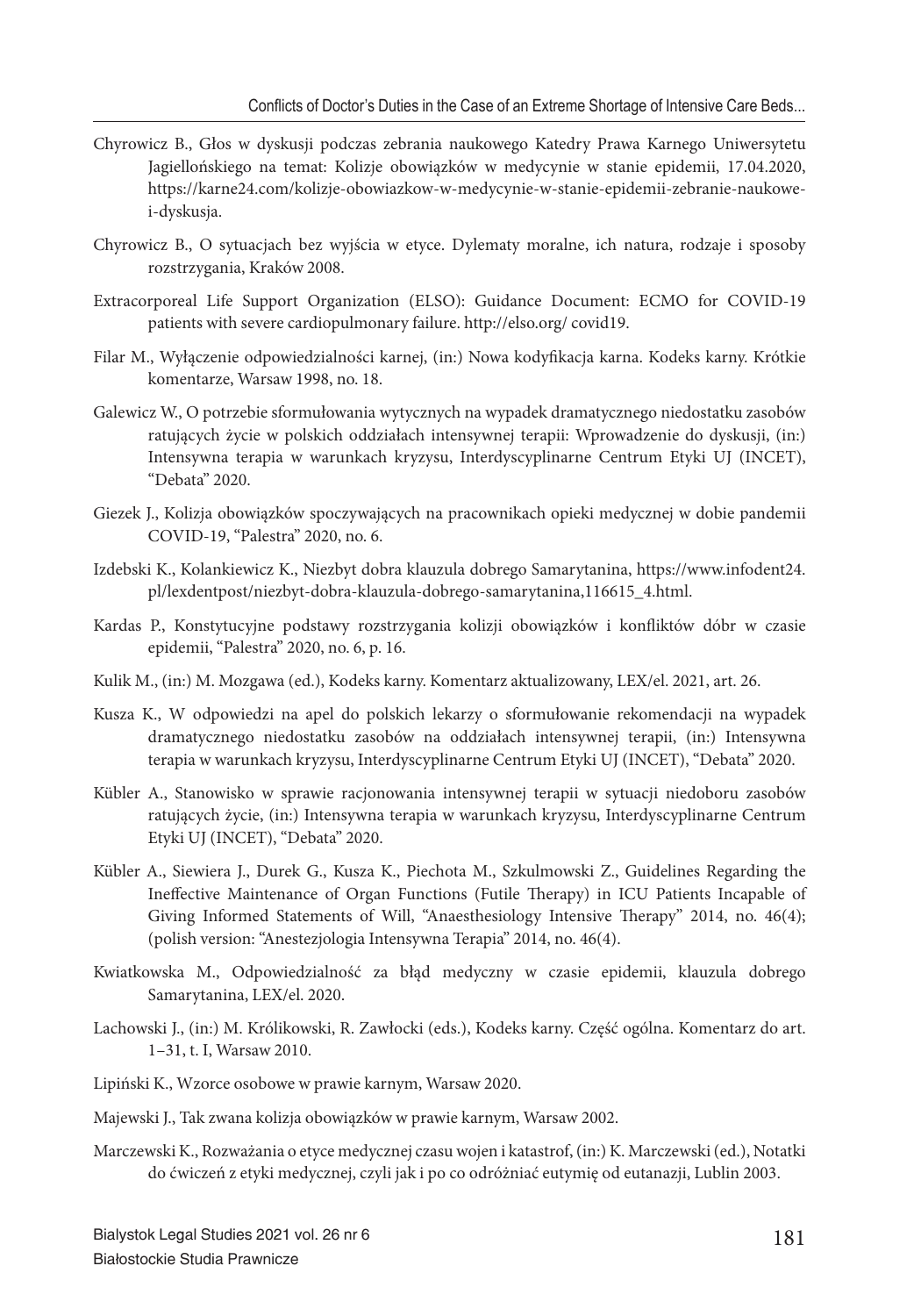- Nowak P.G., Terapia daremna i racjonowanie opieki w dobie kryzysu. Dlaczego niektórych pacjentów należy odłączać od respiratora?, (in:) Intensywna terapia w warunkach kryzysu, Interdyscyplinarne Centrum Etyki UJ (INCET), "Debata" 2020.
- Paprocka-Lipińska A., Głos w debacie, (in:) Intensywna terapia w warunkach kryzysu, Interdyscyplinarne Centrum Etyki UJ (INCET), "Debata" 2020.
- Pawlikowski J., Etyczny wymiar decyzji priorytetyzacyjnych i alokacyjnych dotyczących stosowania zaawansowanych technologii medycznych w kontekście pandemii COVID-19, "Medycyna Praktyczna" 2020, no. 4.
- Plebanek E., Wyłączenie odpowiedzialności karnej za niewłaściwe leczenie w czasie pandemii COVID 19 a klauzula dobrego Samarytanina, "Palestra" 2021, no. 1.
- Plebanek E., Głos w dyskusji podczas zebrania naukowego Katedry Prawa Karnego Uniwersytetu Jagiellońskiego na temat: Kolizje obowiązków w medycynie w stanie epidemii, 17.04.2020.
- Pohl Ł., Prawo karne. Wykład części ogólnej, Warsaw 2012.
- Potulski J., Polski model "Klauzuli dobrego samarytanina" perspektywa karnoprawna, "Studia Prawnicze KUL" 2021, no. 3(87).
- Recomendationes éticas para la toma de decisionesen la situación excepcional de crisis por pandemia COVID-19 en las unidades de cuidados intensivos, s. 12, www.semicyuc.org.
- Suchorzewska J., Głos w debacie, (in:) Intensywna terapia w warunkach kryzysu, Interdyscyplinarne Centrum Etyki UJ (INCET), "Debata" 2020.
- Tarapata S., Dobro prawne w strukturze przestępstwa. Analiza teoretyczna i dogmatyczna, Warsaw 2016.
- Tarapata S., Przypisanie sprawstwa skutku w sensie dynamicznym w polskim prawie karnym, Kraków 2019.
- Tarapata S., Problem rozstrzygania prawnokarnej kolizji dóbr w trakcie wykonywania świadczeń zdrowotnych, "Palestra" 2020, no. 6.
- Trabucco F.R., The COVID -19 Post lockdown Italian Scenario from an Eco Socio Legal Perspective, "Białostockie Studia Prawnicze" 2020, vol. 25, no. 3
- Werbel-Cieślak M., Kolizje obowiązków i wina organizacyjna na tle nieumyślnego spowodowania uszczerbku na zdrowiu – art. 156 §2 k.k. (case study), (in:) W. Cieślak, J.J. Zięty, M. Romańczuk-Grącka (eds.), Glosator Warmiński. Olsztyńskie miniatury. Z zagadnień stosowania prawa, Olsztyn 2021.
- Wróbel W., Pytanie w dyskusji podczas zebrania naukowego Katedry Prawa Karnego Uniwersytetu Jagiellońskiego na temat: Kolizje obowiązków w medycynie w stanie epidemii, 17.04.2020.
- Zając D., Modyfikacja reguł sztuki lekarskiej w czasach epidemii Covid 19, "Palestra" 2020, no. 6.
- Zawiejski P., Tak zwana klauzula dobrego Samarytanina, (in:) T. Dukiet-Nagórska, A. Liszewska, E. Zielińska (eds.), System Prawa Medycznego. Tom III. Odpowiedzialność prawna w związku z czynnościami medycznymi, Warsaw 2021, Lex/el.
- Zawiejski P., Kolizja obowiązków, (in:) T. Dukiet-Nagórska, A. Liszewska, E. Zielińska (eds.), System Prawa Medycznego. Tom III. Odpowiedzialność prawna w związku z czynnościami medycznymi, Warsaw 2021, Lex/el.